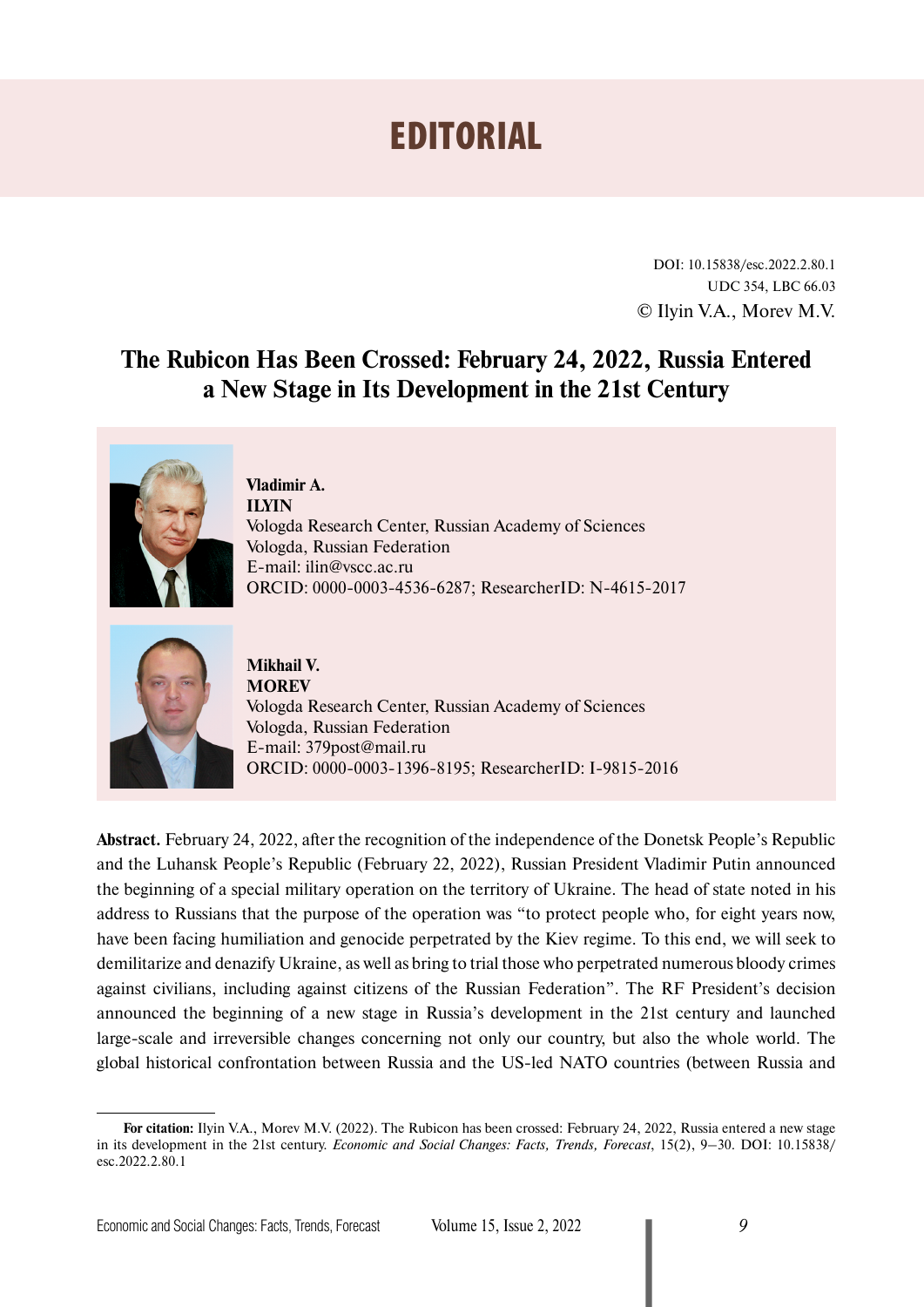the Collective West) has entered an active phase, accompanied by a sharp aggravation of international political relations, sanctions policy, and armed clashes. We (relying, as usual, on expert opinions, official statistics and sociological surveys) express our own point of view on the events taking place in the world and in Russia, analyze their nature, causes, and implications.

**Key words:** special military operation, President of the Russian Federation, Ukraine, Collective West, new stage of development.

> *Russia has begun to fight for its future, for its place in the 21st century and for its own vision of the future of the 21st century. V. Mozhegov*1

February 2022, Russian President Vladimir Putin adopted decisions that entailed large-scale implications both for our country and for the whole world. It is no exaggeration to say that the recognition of the independence of the Donetsk People's Republic and the Lugansk People's Republic2 (February 21, 2022), as well as the beginning of a special military operation on the territory of Ukraine (February 24) opened a new page in the multi-century history of the confrontation between Russia and the Collective West. As the President noted, **"a collision with these forces is inevitable; it is only a matter of time".**

The forced nature of the special operation (which the head of state has repeatedly emphasized in his public speeches) was due to deep reasons related to the history of the confrontation between Russia and the West, which escalated dramatically in late 2021 – early 2022 due to the following:

 $\checkmark$  fomenting anti-Russian hysteria in the world media around the allegedly imminent invasion of Ukraine by the Russian armed forces (which, in particular, allowed the Americans to literally "pour" weapons into Ukraine<sup>3</sup>);

 $\checkmark$  the U.S. ignoring Russia's key demands on the drafts of the treaty on security guarantees and

"... in territories adjacent to Russia, which I have to note is our historical land, **a hostile "anti-Russia" is taking shape,** fully controlled from the outside..., **For our country, it is a matter of life and death, a matter of our historical future as a nation... It is not only a very real threat to our interests but to the very existence of our state and to its sovereignty.**

**... The showdown between Russia and these forces cannot be avoided. It is only a matter of time... Russia cannot feel safe, develop, and exist while facing a permanent threat from the territory of today's Ukraine.... They did not leave us any other option for defending Russia and our people, other than the one we are forced to use today... I reiterate: we are acting to defend ourselves from the threats created for us and from a worse peril than what is happening now"**<sup>4</sup> .

<sup>1</sup> Mozhegov V. Russia's special operation put an end to the end of history. *Vzglyad.* April 15, 2022. Available at: https:// vz.ru/opinions/2022/4/15/1153019.html

<sup>2</sup> Presidential Decree on recognizing the Donetsk People's Republic. Available at: http://publication.pravo.gov.ru/Document/ View/0001202202220002; Presidential Decree on recognizing the Lugansk People's Republic. Available at: http://publication. pravo.gov.ru/Document/View/0001202202220001

<sup>&</sup>lt;sup>3</sup> According to some reports, this process has been going on since April 2021, but by the end of the year it became completely open; several shipments a day were delivered to the territory of Ukraine. Available at: https://www.5-tv.ru/news/382710/ opublikovany-dokazatelstva-cto-ssa-nakacivali-oruziem-ukrainu-v2021-godu/

<sup>4</sup> Address of the President of the Russian Federation to the citizens of Russia on February 24, 2022. Official website of the RF President. Available at: http://www.kremlin.ru/events/president/news/67843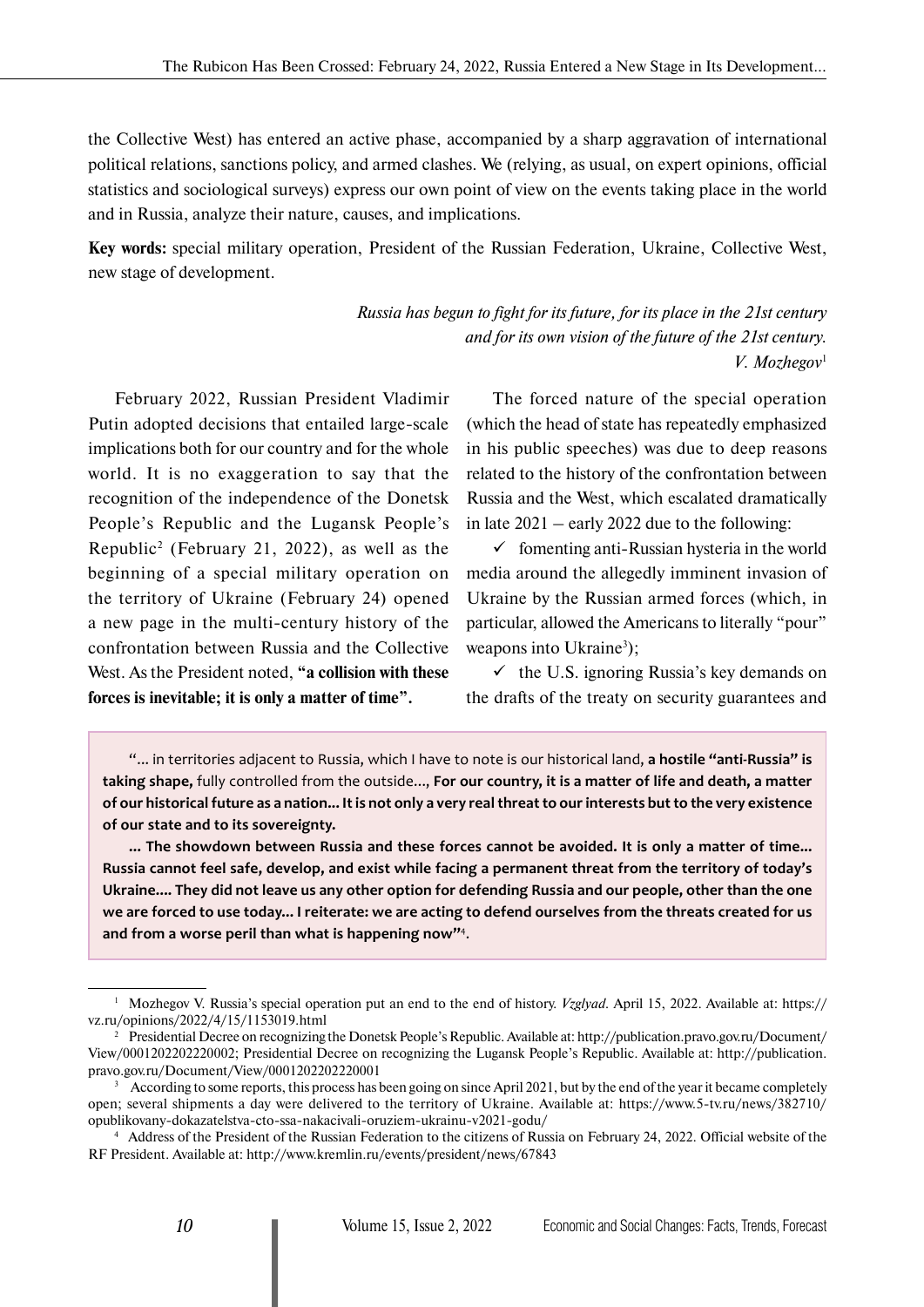the agreement on measures to ensure the security of Russia and NATO member states<sup>5</sup>;

 $\checkmark$  an actual threat of the formation of a nuclear potential on the territory of Ukraine (as a result of which, according to the RF President, "the situation in the world and in Europe will drastically change, especially for us, for Russia"<sup>6</sup>);

 $\checkmark$  the threat of Ukraine's joining NATO, and therefore, the threat of deployment of the Alliance's armed forces on its territory, which would be "**a direct threat to Russia's security"7 ;**

 $\checkmark$  finally, new shelling of the Lugansk and Donetsk people's republics by the armed forces of Ukraine, the intensity of which is indicated by the fact that on February 18, 2022, the leadership of the DPR and the LPR had to announce the evacuation of part of the civilian population (women, children, the elderly, about  $700$  thousand people in total $\delta$ ) to the territory of the Russian Federation.

Consequently, as Vladimir Putin noted in his address to Russians on February 24, 2022, announcing the start of a special operation in Ukraine, **"they did not leave us any other option for defending Russia and our people, other than the one we are forced to use today".**

After the start of the special operation, the purpose of which, as the President pointed out, is to demilitarize and denazify Ukraine and also "to protect people who, for eight years now, have been facing humiliation and genocide perpetrated by the Kiev regime", there developed a large-scale (not only military, but also economic, political, ideological) confrontation between Russia and the Collective

"In these circumstances, we have to take bold and immediate action. The people's republics of Donbass have asked Russia for help. In this context, in accordance with Article 51 (Chapter VII) of the UN Charter, with permission of Russia's Federation Council, and in execution of the treaties of friendship and mutual assistance with the Donetsk People's Republic and the Lugansk People's Republic, ratified by the Federal Assembly on February 22, I made a decision to carry out a special military operation. **The purpose of this operation is to protect people who, for eight years now, have been facing humiliation and genocide perpetrated by the Kiev regime. To this end, we will seek to demilitarize and denazify Ukraine, as well as bring to trial those who perpetrated numerous bloody crimes against civilians, including against citizens of the Russian Federation"**<sup>9</sup> .

West, **the global consequences of which for our country are comparable to such historical events as the Revolution in 1917, the victory in the Great Patriotic War in 1945 and the collapse of the USSR in 1991.**

The global crisis observed today has several deeply-rooted foundations, each of which indicates its **logical emergence and inevitability**. According to Ambassador Extraordinary and Plenipotentiary of Russia V.V. Popov, such grounds include, for example, the centuries-old historical confrontation between the Russian and Anglo-Saxon civilizations. Many foreign experts have been talking about the crisis of capitalism for a long time and now raise the question of "what will replace this system" rather than "how to reform it"<sup>10</sup>.

<sup>&</sup>lt;sup>5</sup> On Russian draft documents on ensuring legal guarantees of security by the United States and NATO. Official website of the RF Ministry of Foreign Affairs. Available at: https://www.mid.ru/ru/foreign\_policy/news/1790809/

<sup>6</sup> Address of the President of the Russian Federation to the citizens of Russia on February 21, 2022. Official website of the RF President. Available at: http://www.kremlin.ru/events/president/news/67828

<sup>7</sup> Ibidem.

<sup>&</sup>lt;sup>8</sup> Aggravation in the Donbass: What happened on February 18, 2022. Available at: https://officelife.media/news/31222obostrenie-na-nbsp-donbasse-chto-proizoshlo-18-nbsp-fevralya-2022-goda/

<sup>&</sup>lt;sup>9</sup> Address of the President of the Russian Federation to the citizens of Russia on February 24, 2022. Official website of the RF President. Available at: http://www.kremlin.ru/events/president/news/67843

<sup>10</sup> See, for example: Wallerstein I., Collins R., Mann M., Derluguian G., Calhoun C. (2015). *Est' li budushchee u kapitalizma?*  [Does Capitalism Have a Future?]. Мoscow: Izd-vo Instituta Gaidara.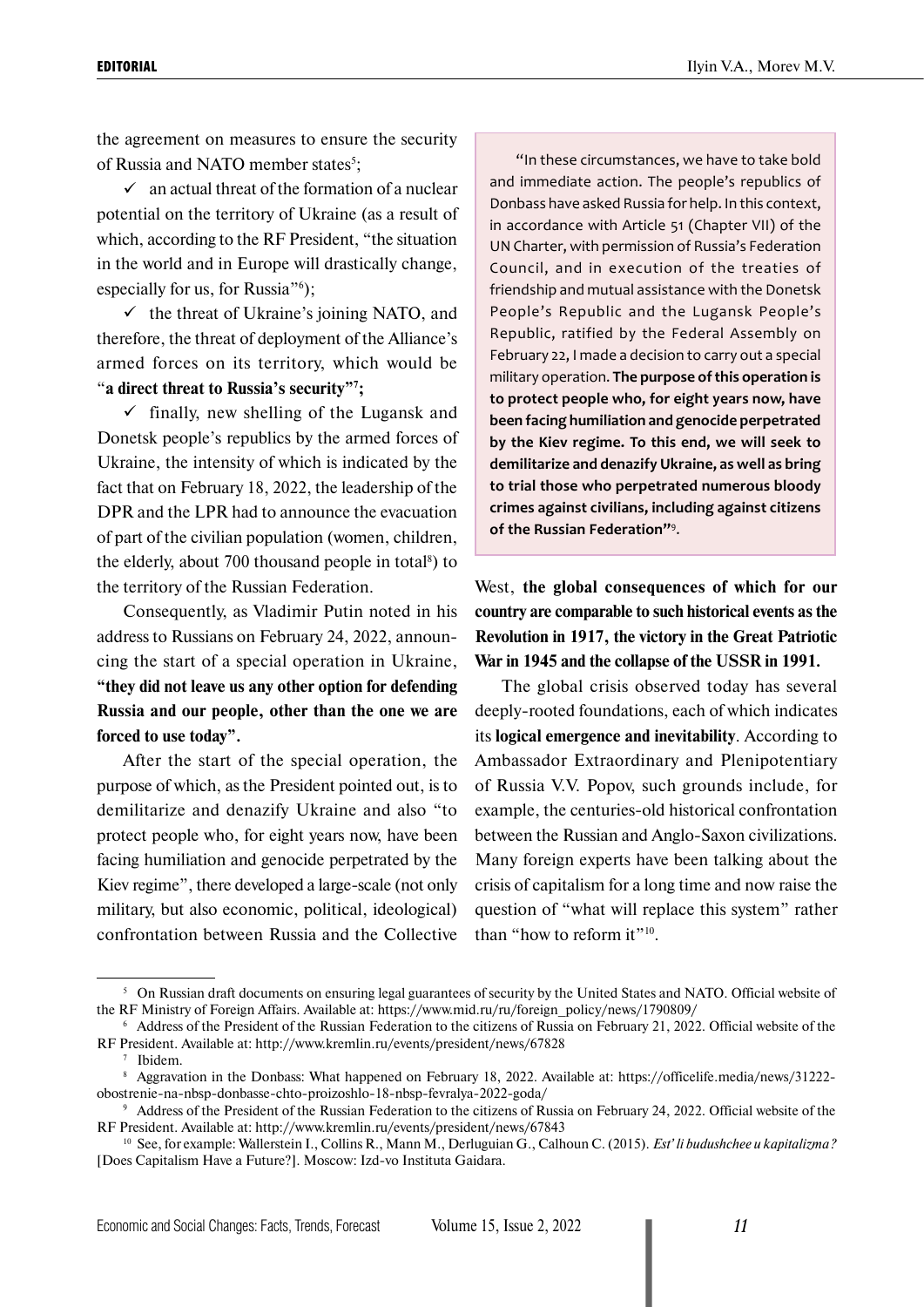V.V. Popov: "**...we are talking about the largest watershed in the history of the 21st century – about the confrontation between the Russian (sometimes called the Eurasian or the Orthodox civilization) and the Western civilizations.** The outcome of this conflict situation largely depends on our success in Ukraine... the success of our military operation in Ukraine **will inspire most of the world community** to boldly defend their independence, the right to determine their own policies and destiny"<sup>11</sup>.

I. Wallerstein: **"Capitalism is a system, and … all systems have lives; they are never eternal...** The question before the world today is not in what way governments can reform the capitalist system... **The question therefore has become what will replace this system"**12.

It is difficult to disagree with these points of view. However, in our opinion, the roots of today's tense global situation lie, among other things, in the specifics of the history of modern Russia, in its progressive development since 2000, when Vladimir Putin assumed office as President.

**In fact, this whole story (from 2000 to the present) is proof that "the largest geopolitical catastrophe of the 20th century"**13 **– the collapse of the Soviet Union that was purposefully planned by the Americans** (as many experts like A. Fursov, K. Semin, etc., point out) **and that drew a line under the results of the Cold War of 1946–1991, despite** 

Excerpt from a report of CIA Director W. Casey to the U.S.President R. Reagan (1981): **"Now the situation is favorable for dealing a serious blow to the Soviets,** for plunging their economy into complete chaos, and then taking control over and influence the further development of events in society and the state... **we have a historic chance – and we must not miss it"**14.

A. Fursov: "Gorbachev's surrender, in fact, the surrender of the socialist camp and the USSR, which took place on December 2–3, 1989 in Malta, is the final act of a rather **long process of interaction between part of the Western and part of the Soviet elite"**15.

K. Semin: "...one of the most important factors that determined the destruction of the Soviet Union, and we refer to this factor constantly when discussing the reasons, is **the successful sabotage and psychological war of our main enemy, aimed against the Soviet Union"**16.

**the magnitude of its implications for Russia, did not turn out to be an irreversible process.**

And, of course, this process (Russia's return to the global geo-political arena, the restoration of the national identity that was seemingly lost in the 1990s) is directly related to the personality and role of Russian President Vladimir Putin, who even at the time of his first inauguration said that **he was taking on "a huge responsibility", because "in Russia the head of state has always been and will always be the person who is responsible for everything in the country..."17.**

<sup>11</sup> Popov V.V. Confrontation of Russian and Western civilizations. Russian International Affairs Council. Available at: https:// russiancouncil.ru/analytics-and-comments/columns/riacdigest/protivostoyanie-rossiyskoy-i-zapadnoy-tsivilizatsiy/?sphrase\_ id=90100562 (V.V. Popov – Ambassador Extraordinary and Plenipotentiary of Russia, Candidate of Sciences (History), analyst at the Institute for International Studies and the Center for Middle Eastern Studies of MGIMO University, member of the RIAC).

<sup>12</sup> Wallerstein I., Collins R., Mann M., Derluguian G., Calhoun C. (2015). *Est' li budushchee u kapitalizma?* [Does Capitalism Have a Future?]. Мoscow: Izd-vo Instituta Gaidara.

<sup>&</sup>lt;sup>13</sup> Address of the President of the Russian Federation, April 25, 2005. Official website of the RF President. Available at: http:// www.kremlin.ru/acts/bank/36354

<sup>14</sup> Shironin V.S. KGB – TsRU. *Sekretnye pruzhiny perestroiki* [KGB – CIA. The Secret Springs of Perestroika]. Moscow: Yaguar, 1997. Available at: https://booksonline.com.ua/view.php?book=32756&page=21

V.S. Shironin (1939–2001) – one-star general, head of a KGB analytical center, deputy head of Soviet counterintelligence, senior consultant to the heads of the state security department.

<sup>&</sup>lt;sup>15</sup> The lot of those who have no ideology is a beggars' banquet on the sidelines of History. Official website of A. Fursov. December 2, 2014. Available at: http://andreyfursov.ru/news/udel\_tekh\_u\_kogo\_net\_ideologii\_piknik\_na\_obochine istorii/2014-12-02-384

<sup>&</sup>lt;sup>16</sup> The causes of the collapse of the USSR. K. Semin and E. Spitsyn. March 17. 2017. Available at: https://aftershock. news/?q=node/499037&full

<sup>&</sup>lt;sup>17</sup> Vladimir Putin's inaugural speech on May 7, 2000. Available at: https://www.mn.ru/blogs/blog\_reference/80928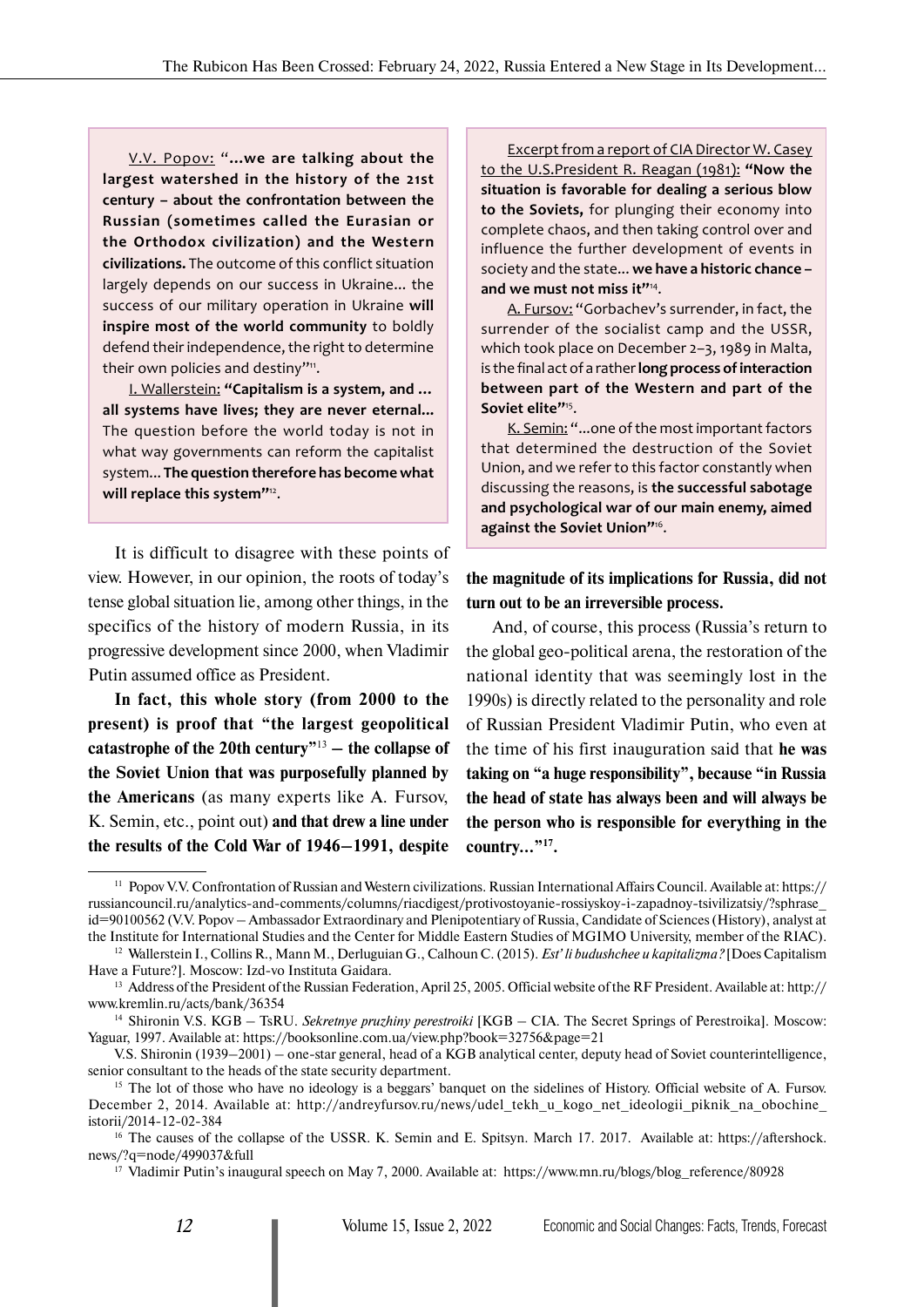In the following decades, the President repeatedly confirmed the fact that he was personally responsible for the state of affairs in Russia and for the life of the country as a whole. This idea is not only expressed in his public speeches<sup>18</sup>, but it is also contained in the key strategic documents on national development<sup>19</sup>. In fact, he built the entire system of public administration in such a way that a particular person is the main "arbiter" in it"20.

At the same time, Vladimir Putin personally enjoys the highest level of people's trust compared to all major state and non-governmental institutions *(Figure)*, and this trust did not arise from nowhere, but is rather a reflection of public support for his work and the strategic guidelines for Russia's development that he expresses.

In general, over the period from 2000 to 2022, the level of people's trust in any of the main governmental and non-governmental institutions in the country has not decreased, and most of them (13 out of 21) have witnessed a noticeable increase in this kind of trust (5 p.p. or more; *Tab. 1*). This clearly characterizes the attitude of people toward the entire system of public administration created by the President. Therefore, we can say that the whole history of the development of Russia under Vladimir Putin is **the history of realization of his vision of the country's future, the vision supported by society, the vision which he outlined in his first program article "Russia at the turn of the Millennium" (1999): a state based on three pillars: "the Russian idea. A strong state. An efficient economy"**21.

The path that the President embarked on in 2000 was originally designed for a long period, and the perseverance that the head of state has shown in achieving his goals over the years, in a sense, testifies to the passionate nature of his personality. Passion, as the author of this theory L. Gumilyov wrote, is



\* Average annual data for the presidential terms: 2000–2003 – Vladimir Putin's first presidency; 2004–2007 – Vladimir Putin's second presidency; 2008–2011 – Dmitry Medvedev's presidency; 2012–2017 – Vladimir Putin's third presidency. \*\* Data as of April 2022.

Source: VolRC RAS public opinion monitoring.

<sup>&</sup>lt;sup>18</sup> See, for example: Vladimir Putin's big press conference on December 18, 2014. Official website of the RF President. Available at: http://www.kremlin.ru/events/president/news/47250

<sup>19</sup> See, for example: National Security Strategy 2015 (Article 108). Official website of the RF President. Available at: http:// kremlin.ru/acts/bank/40391/page/1

<sup>&</sup>lt;sup>20</sup> Putin's arbitration. *Nezavisimaya gazeta*. November 17, 2016. Available at: https://www.ng.ru/editorial/2016-11-17/2\_6861 red.html

<sup>21</sup> Putin V.V. Russia at the turn of the Millennium. *Nezavisimaya gazeta*. December 30, 1999. Available at: https://www.ng.ru/ politics/1999-12-30/4\_millenium.html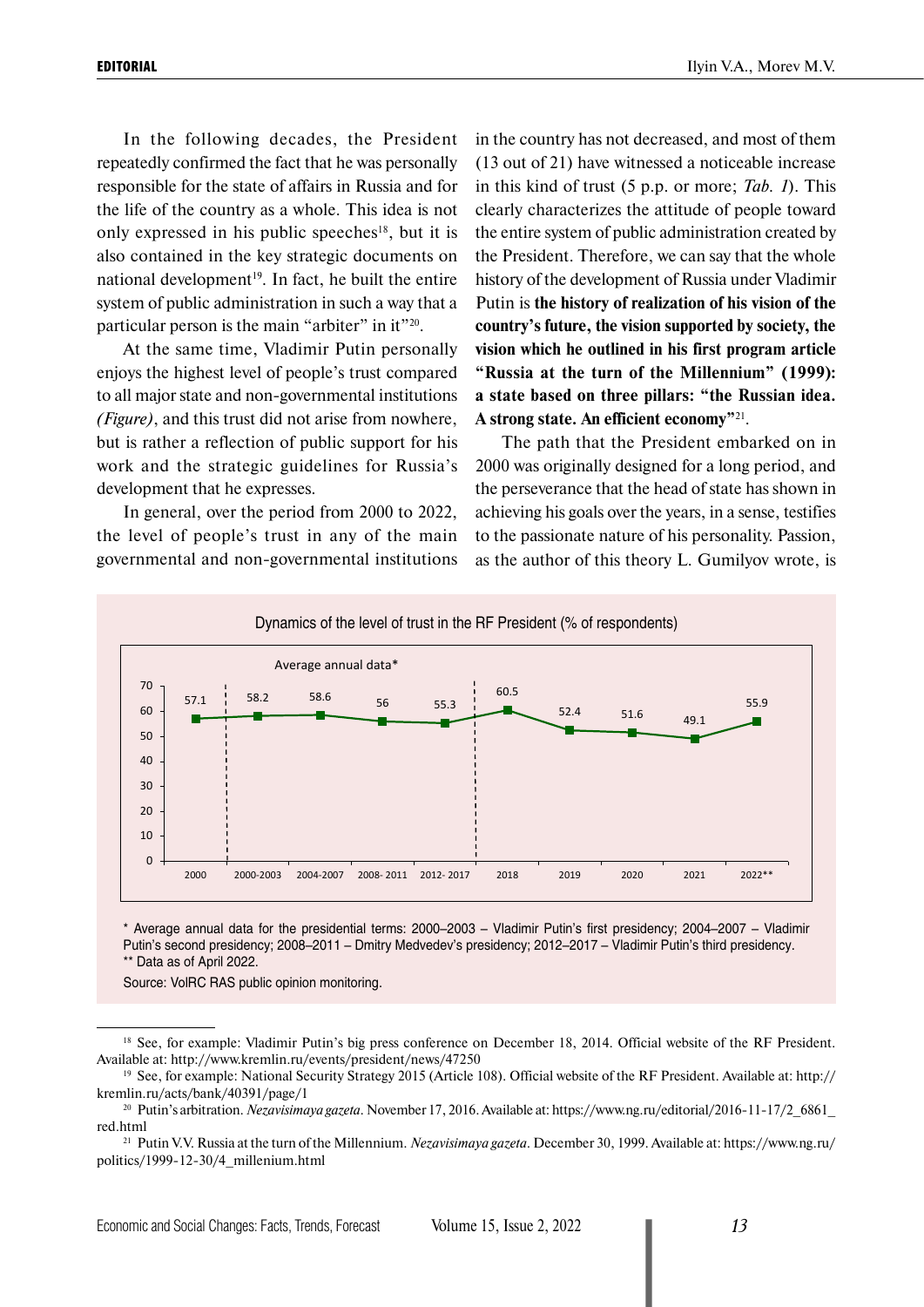|                                        | Year                   |                        | Average annual data    |                  |                  |      |      | Year |      |        | <b>Dynamics</b><br>$(+/-)$ , p.p. |
|----------------------------------------|------------------------|------------------------|------------------------|------------------|------------------|------|------|------|------|--------|-----------------------------------|
| Answer option*                         | 2000                   | $2000 -$<br>2003       | $2004 -$<br>2007       | $2008 -$<br>2011 | $2012 -$<br>2017 | 2018 | 2019 | 2020 | 2021 | 2022** | 2022 to<br>2000                   |
| Church                                 | 42.3                   | 42.6                   | 44.3                   | 47.8             | 44.7             | 50.0 | 46.5 | 45.5 | 46.6 | 47.5   | $+5$                              |
| Prosecutor's Office                    | 30.9                   | 28.9                   | 31.9                   | 36.8             | 39.5             | 47.1 | 43.6 | 43.1 | 44.6 | 47.3   | $+16$                             |
| <b>RF</b> Government                   | 42.7                   | 39.3                   | 39.3                   | 51.7             | 45.5             | 47.3 | 41.0 | 41.0 | 40.1 | 45.2   | $+3$                              |
| Court                                  | 31.6                   | 30.9                   | 33.9                   | 37.4             | 39.1             | 45.3 | 39.4 | 38.1 | 42.1 | 44.7   | $+13$                             |
| <b>Federal Security Service</b>        | 34.2                   | 32.6                   | 33.4                   | 37.5             | 38.5             | 45.2 | 41.0 | 42.7 | 43.9 | 44.3   | $+10$                             |
| Police                                 | 27.2                   | 26.0                   | 27.0                   | 33.6             | 37.2             | 44.4 | 40.7 | 41.6 | 43.9 | 44.3   | $+17$                             |
| Army                                   | 37.0                   | 33.8                   | 27.8                   | 35.0             | 39.6             | 47.2 | 40.8 | 38.5 | 43.0 | 43.5   | $+7$                              |
| <b>Oblast Administration</b>           | 31.3                   | 28.6                   | 35.3                   | 40.3             | 36.6             | 35.4 | 33.5 | 34.2 | 35.6 | 37.5   | $+6$                              |
| Local self-government                  | no<br>data             | n <sub>0</sub><br>data | 29.5                   | 35.9             | 32.9             | 34.4 | 31.6 | 30.3 | 32.3 | 35.4   | $+6$                              |
| Scientific organizations               | n <sub>0</sub><br>data | n <sub>0</sub><br>data | n <sub>0</sub><br>data | no<br>data       | no<br>data       | 32.8 | 30.3 | 30.3 | 36.1 | 34.8   | $+2$                              |
| <b>Federation Council</b>              | 28.3                   | 27.9                   | 31.7                   | 39.3             | 37.4             | 37.4 | 32.2 | 31.9 | 30.3 | 33.4   | $+5$                              |
| State Duma                             | 23.0                   | 22.5                   | 27.6                   | 35.3             | 33.1             | 33.8 | 28.6 | 27.7 | 29.0 | 32.5   | $+10$                             |
| <b>RF Civic Chamber</b>                | n <sub>0</sub><br>data | no<br>data             | n <sub>0</sub><br>data | 27.3             | 31.2             | 31.0 | 27.4 | 27.8 | 28.3 | 31.5   | $+4$                              |
| Media                                  | 30.2                   | 29.1                   | 29.1                   | 30.5             | 28.0             | 29.8 | 26.7 | 26.9 | 29.5 | 30.7   | $+1$                              |
| Civic Chamber of the<br>Vologda Oblast | no<br>data             | n <sub>o</sub><br>data | n <sub>0</sub><br>data | 25.3             | 28.1             | 28.3 | 25.6 | 25.9 | 27.6 | 30.2   | $+5$                              |
| Trade unions                           | 28.4                   | 26.0                   | 27.6                   | 31.0             | 27.4             | 33.3 | 29.7 | 28.4 | 31.8 | 29.9   | $+2$                              |
| Non-governmental<br>organizations      | n <sub>0</sub><br>data | n <sub>0</sub><br>data | 11.1                   | 27.5             | 25.5             | 28.1 | 24.9 | 24.7 | 28.5 | 28.6   | $+18$                             |
| Directors, CEOs                        | 19.6                   | 20.1                   | 23.8                   | 24.5             | 23.0             | 25.1 | 20.5 | 21.2 | 24.4 | 23.9   | $+4$                              |
| Banking and<br>entrepreneurial circles | 12.4                   | 13.9                   | 20.5                   | 22.2             | 19.4             | 20.7 | 17.6 | 18.9 | 22.8 | 22.5   | $+10$                             |
| Political parties,<br>movements        | 20.4                   | 12.9                   | 17.2                   | 23.1             | 19.5             | 22.3 | 19.7 | 18.7 | 20.0 | 20.4   | $\bf{0}$                          |

Table 1. Dynamics of the level of trust in governmental and no-governmental institutions, % of respondents

\* Answer options "RF Civic Chamber" and "Civic Chamber of the Vologda Oblast" were included in the list in 2010, answer options "Nongovernmental organizations" and "Local self-government" – in 2006, answer option "Scientific organizations" – in 2018.

\*\*Data as of April 2022.

Source: VolRC RAS public opinion monitoring. Ranked according to the data as of 2022.

**"the driving force... of history"**, and passionarity, as a personality trait, is **"the ability to endure overstrain in order to achieve a set goal"**.

Each step along this path was implemented consistently and methodically, taking into account

"Passionarity is the ability to endure overstrain in order to achieve a set goal; an irresistible inner desire (conscious or more often unconscious) for activities aimed at achieving the goal... This goal seems to be more valuable to a passionate individual than even their own life..."<sup>22</sup>

the external political conditions and the internal condition of Russian society and the state. For example, Vladimir Putin's speech at the Munich Conference in 2007 did not happen "all of a sudden", but precisely when Russia gained sufficient strength to publicly express and, if necessary, defend its position in the international arena, that is, after the economic recovery of 2004–2007 *(Tab. 2)*; after the Presidential administration formulated the idea of "sovereign democracy" as "our Russian model", opposed to the Western model of "managed democracy"<sup>23</sup>; after the strengthening of

<sup>22</sup> Gumilyov L.N. (2001). *Etnogenez i biosfera Zemli* [Ethnogenesis and the Biosphere of the Earth]. Moscow. P. 269.

<sup>23</sup> We are building a sovereign democracy. *Rossiyskaya gazeta*. June 29, 2006. Available at: https://rg.ru/2006/06/29/kreml. html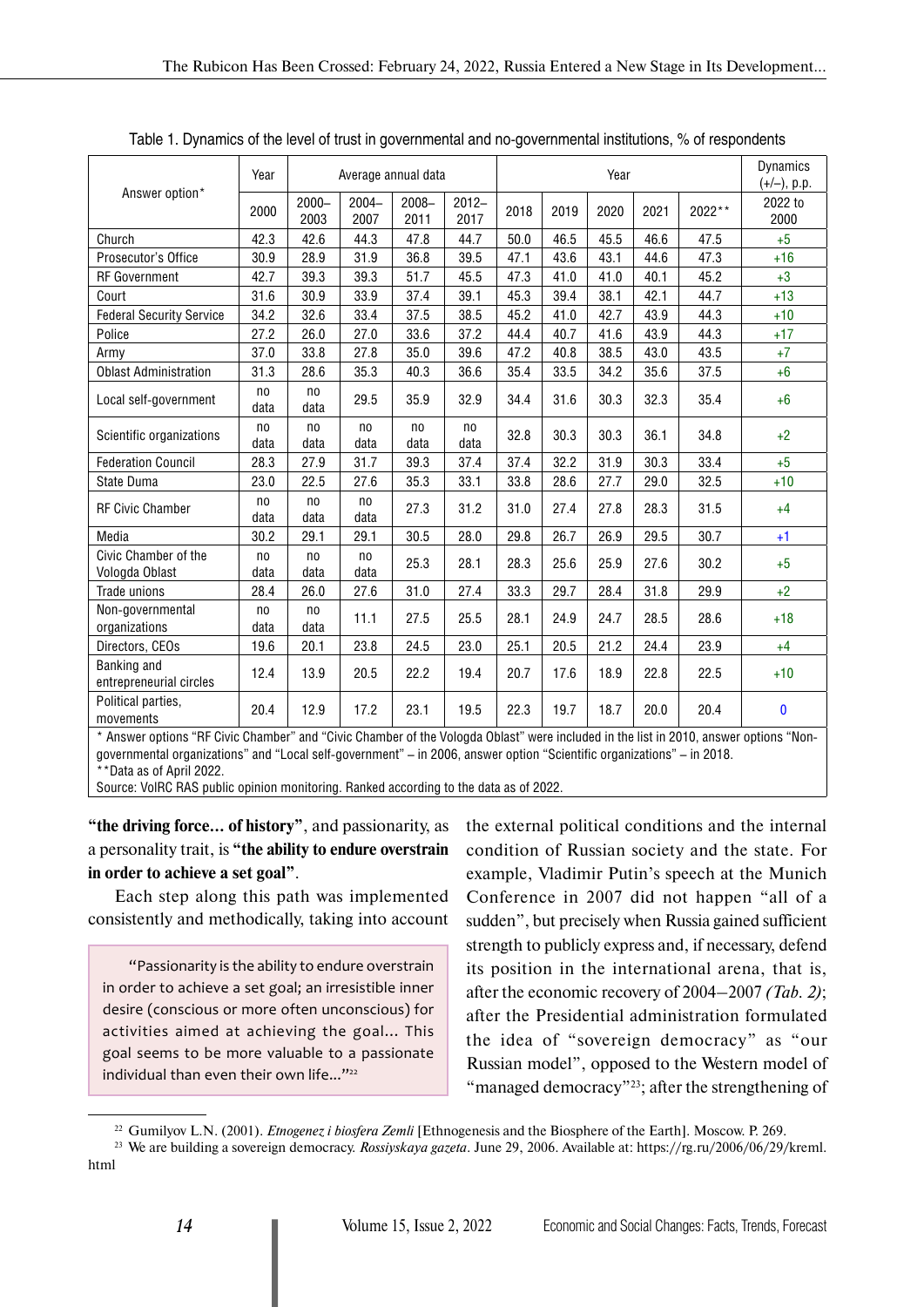|                                                                                                                                        | $1991 -$ | 1996-  | $2001 -$ | $2006 -$ |
|----------------------------------------------------------------------------------------------------------------------------------------|----------|--------|----------|----------|
| Indicator                                                                                                                              | 1995     | 2000   | 2005     | 2008     |
| Average annual number of people employed in the economy                                                                                | $-2.7$   | $-0.5$ | 0.7      | 0.8      |
| Actual final consumption of households                                                                                                 |          | 0.1    | 8.7      | 10.5     |
| People's real monetary incomes                                                                                                         | $-8.0$   | $-2.1$ | 11.6     | 10.2     |
| Real accrued wages                                                                                                                     | $-18.2$  | $-3.8$ | 12.6     | 14.3     |
| Real size of the assigned pensions (1993–2001– including compensation)                                                                 | $-12.5$  | $-5.4$ | 11.3     | 9.1      |
| Gross domestic product                                                                                                                 |          | 1.6    | 6.2      | 7.1      |
| Final consumption costs                                                                                                                | no data  | 0.5    | 7.6      | 9.6      |
| Fixed assets in the economy                                                                                                            | 1.2      | 0.0    | 1.3      | 3.0      |
| Commissioning of fixed assets                                                                                                          | $-20.5$  | $-1.5$ | 12.3     | 12.0     |
| Industrial production*                                                                                                                 | $-13.0$  | 1.0    | 5.6      | 4.9      |
| Agricultural products                                                                                                                  | $-7.7$   | $-1.3$ | 3.1      | 5.9      |
| Commissioning of the total area of residential buildings                                                                               | $-12.1$  | $-8.2$ | 7.0      | 15.3     |
| Retail trade turnover                                                                                                                  | $-1.8$   | 1.0    | 11.0     | 14.5     |
| Investments in fixed assets                                                                                                            | $-22.1$  | $-8.6$ | 9.2      | 17.4     |
| Foreign trade turnover                                                                                                                 | no data  | $-1.1$ | 19.8     | 27.4     |
| * The data are given according to the production index calculated by types of economic activity "Mining", "Manufacturing", "Production |          |        |          |          |

| Table 2. Average annual growth rates of the main socio-economic indicators |
|----------------------------------------------------------------------------|
| (cost indicators in comparable prices), % to the previous year             |

and distribution of electricity, gas and water". Adjusted for informal activity.

Source: Average annual growth rates of the main socio-economic indicators. Russian Statistical Yearbook – 2009. Rosstat. Available at: https://gks.ru/bgd/regl/b09\_13/IssWWW.exe/Stg/html1/01-03.htm

civil society in the country (in particular through the establishment of the Civic Chamber of the Russian Federation in 2005 and the subsequent process of organizing its representative offices in all regions of the country).

During his second presidential term (2004– 2007) Vladimir Putin, even despite the opinion of the majority of Russians who would like to see him as head of state in 2008 (according to sociological surveys, this point of view was shared by 60% of Russia's population<sup>24</sup>), did not initiate amendments to the Constitution of the Russian Federation, thus proving himself as a person who respects and is not going to violate the legislation in force in the country.

The period from 2008 to 2011, when Dmitry Medvedev was the head of state (a man who, as experts note, "did not like to take responsibility for difficult decisions ..., did not play a strategic role in the government system", "whose period of prime ministership witnessed the longest drop in household incomes"<sup>25</sup>); when the country was going through the global financial crisis of 2008 and when the Collective West managed to organize mass protests in Bolotnaya Square by means of the "fifth column" (in fact, the same trial that the Ukrainian statehood could not withstand and which was later "tested" on the territories of Belarus and Kazakhstan), was perhaps the most "vulnerable" for the country. However, after the Russian society supported Vladimir Putin in the presidential election on March 4, 201226, there began the second stage of Russia's movement toward achieving national sovereignty.

<sup>&</sup>lt;sup>24</sup> According to a Romir Monitoring survey conducted in 2005, 65% of Russians said that they cannot name any worthy candidate for the post of President of the Russian Federation in 2008; 28% of Russians supported the idea of changing the Constitution of the Russian Federation so that Vladimir Putin could run for president for a third term (source: Russians want to see Vladimir Putin as President in 2008. RBK. May 8, 2005. Available at: https://www.rbc.ru/politics/08/09/2005/5703bb289a7 947afa08c8771)

<sup>25</sup> Dmitry Medvedev's time: Indecision, dependence, stabilization. *Vedomosti.* January 16, 2020. Available at: https://www. vedomosti.ru/society/articles/2020/01/16/820713-vremya-medvedeva

<sup>&</sup>lt;sup>26</sup> Sixty four percent (45.6 million people) voted for Vladimir Putin in the 2012 presidential election.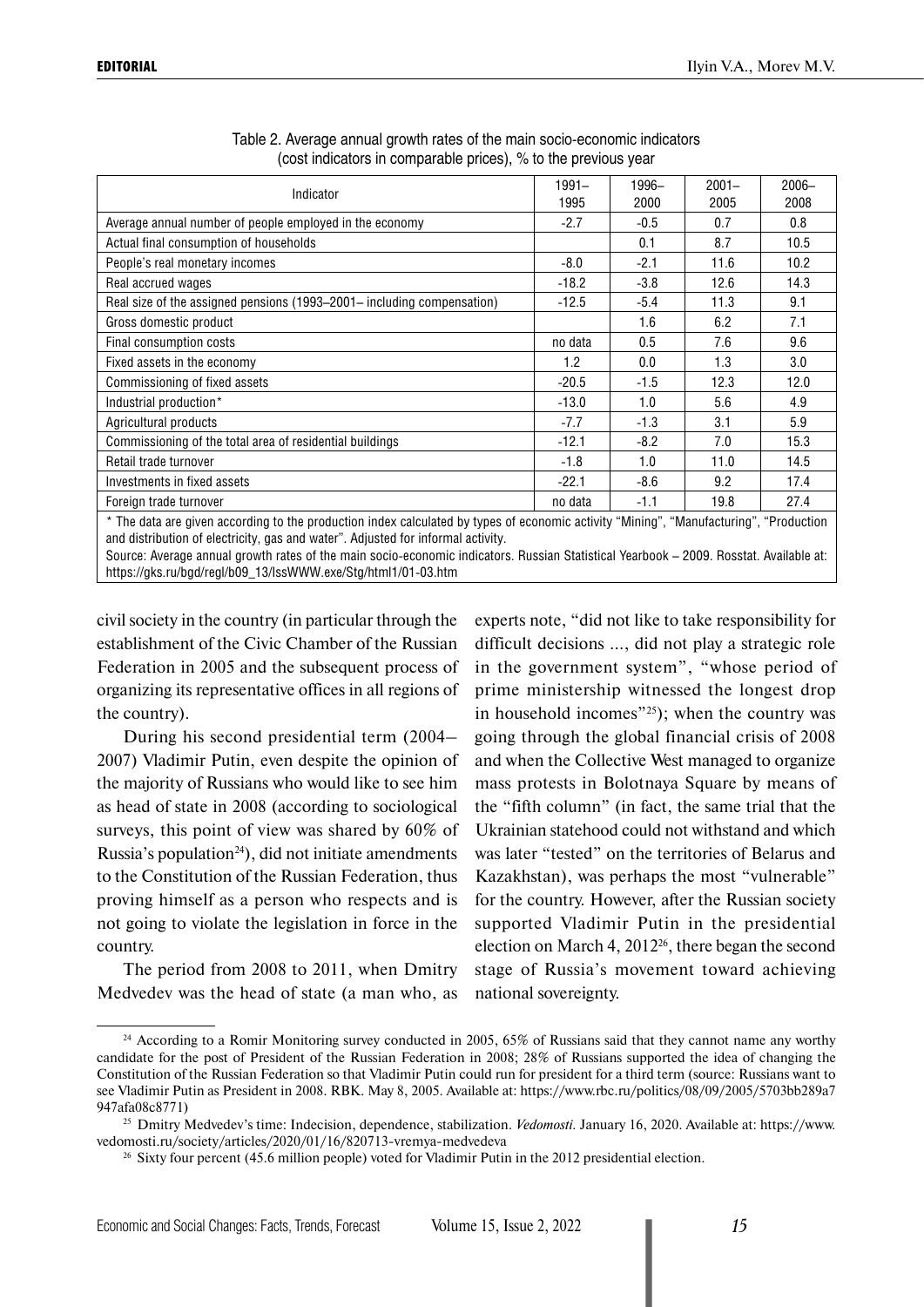During this period, under the personal control of the head of state (which was proclaimed in the 2015 National Security Strategy<sup>27</sup>) an active process of rebuilding the Russian army has begun; as a result, "a real breakthrough has been achieved in the field of creating new weapons, pioneering developments that no one in the world has... a serious breakthrough that provides Russia with security and does not allow it to be drawn into an arms race"28.

The real "fruits" of this breakthrough, allowing Russia "to have a defense capability that would guarantee its security in the long term"29, were demonstrated by the President during his Address to the Federal Assembly of the Russian Federation in 2018.

"During all these years since the unilateral U.S.withdrawal from the ABM Treaty [December 13, 2001], we have been working intensively on advanced equipment and arms, which allowed us to make a breakthrough in developing new models of strategic weapons<sup>30</sup>.

**Thus, over the past decades, there was an ongoing process of forming the Russian armed forces: a modern army with advanced weapons and real combat experience31, the army capable, if necessary, of ensuring protection of Russia's sovereignty.**

Another key condition for the implementation of national development benchmarks outlined by Vladimir Putin in 1999 was to prepare the Russian society to the possibility (which has become reality) of escalation of the conflict with the Collective West. To this end, the President continued to take concrete steps aimed at strengthening traditional moral values, civil society and national identity.

On May 6, 2011, at an interregional conference of the United Russia party, Vladimir Putin put forward an initiative to create the All-Russian People's Front (ONF), a "broad social movement"32, through which, among other things, "the United Russia party was renewed"<sup>33</sup>. June  $11-12$ , 2013, the founding congress of the ONF was held, at which Vladimir Putin was elected leader of the ONF.

In 2013, delivering his peech at the international Valdai Forum, the RF President made "**the first large-scale attempt to formulate a new political ideology for Russia after the collapse of the Soviet Union**, as well as to critically consider the issue of values that should form the basis of a new Russian identity, the Eurasian world and international relations"34. At the same time, as experts noted, Vladimir Putin himself acted as a "critic of the entire modern model of the development of Western civilization"35.

*Insert 1* contains excerpts from Vladimir Putin's Valdai speech. We consider this extremely important, because what the President talked about in 2013, that is, almost 10 years ago, against the background of the events taking place in 2022, has not lost its relevance, but, on the contrary, gained it.

<sup>30</sup> Ibidem.

<sup>&</sup>lt;sup>27</sup> Article 108. "The state policy of the Russian Federation in the field of national security is implemented through coordinated actions of all elements of the system of its provision **under the leadership of the President of the Russian Federation** and with the coordinating role of the Security Council of the Russian Federation".

<sup>28</sup> Opinion of political scientist V. Shapovalov. Available at: https://news.rambler.ru/other/44139899-glavnye-resheniyaputina-za-chetvertyy-prezidentskiy-srok/

<sup>&</sup>lt;sup>29</sup> Address of the President to the Federal Assembly of the Russian Federation, March 1, 2018. Official website of the RF President. Available at: http://www.kremlin.ru/events/president/news/56957

<sup>&</sup>lt;sup>31</sup> Since 2015, at the official request of Syrian President Bashar al-Assad, the Russian armed forces have been participating in military operations on the territory of the Syrian Arab Republic on the side of government troops.

<sup>&</sup>lt;sup>32</sup> Vladimir Putin's speech at the founding congress of the ONF on June 12, 2011. Official website of the RF President. Available at: http://kremlin.ru/events/president/news/18328

<sup>33</sup> Transcript of Vladimir Putin's speech at the United Russia Congress. *Rossiyskaya gazeta*. September 24, 2011. Available at: https://rg.ru/2011/09/24/putin-stenogramma.html

<sup>34</sup> Makhmudov R. Valdai speech of Vladimir Putin: Critical analysis. *Informatsionnyi portal.* Available at: http://www.12news. uz/news/2013/09/30/валдайская-речь-владимира-путина/

<sup>35</sup> Akopov P.E. Valdai after Munich. *Vzglyad*. September 20, 2013. Available at: http://vz.ru/politics/2013/9/20/651345.html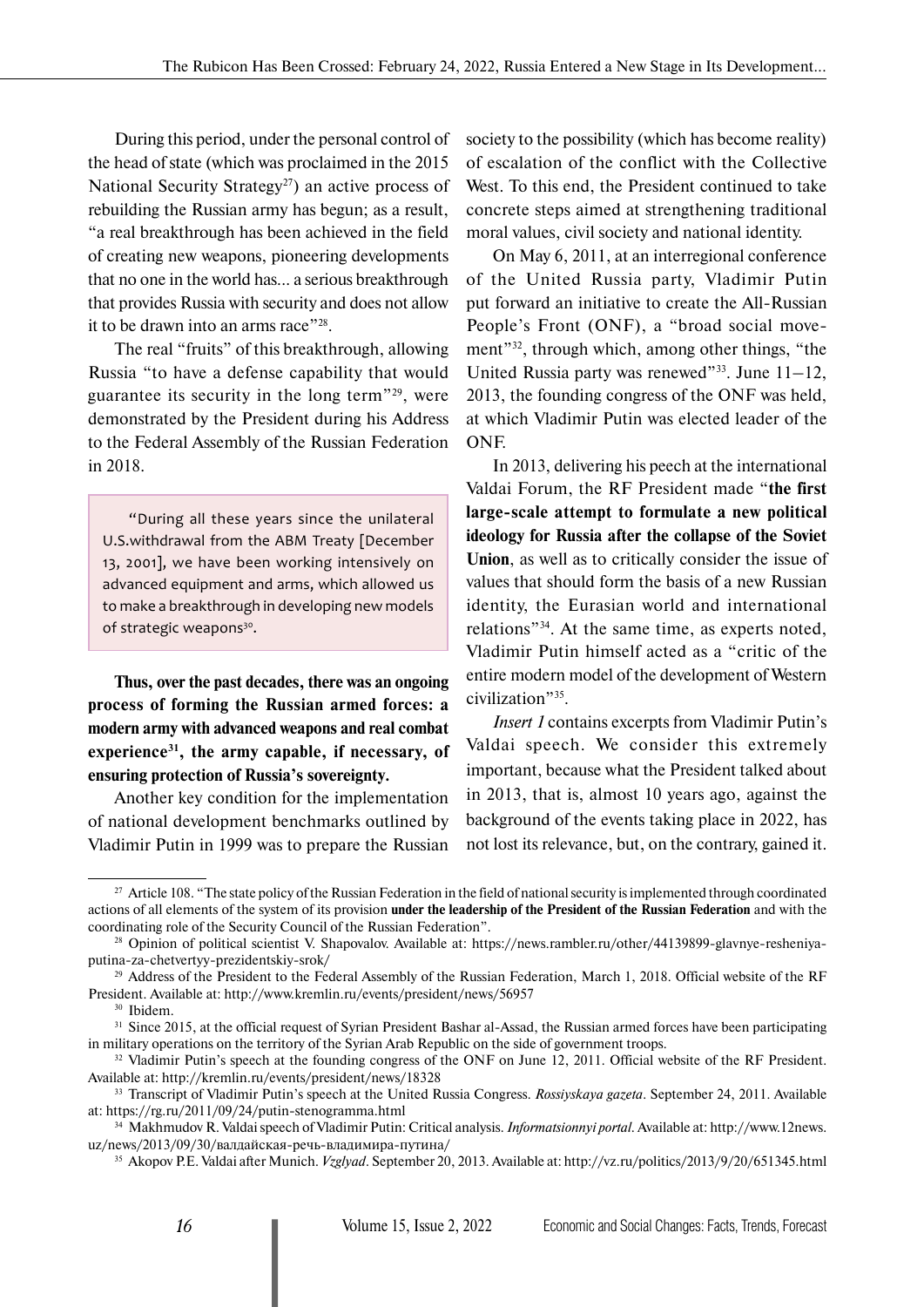| and Russia), questions about who we are and who we want to be are increasingly prominent in our<br>society It is evident that it is impossible to move forward without spiritual, cultural and national self-determination. Without this we will not be<br>Excerpts from Russian President Vladimir Putin's speech at the Valdai Forum on September 19, 2013 | determined to steal and remove capital, and who did not link their future to that of the country,<br>2. After 1991 there was the illusion that a new national ideology, a development ideology, would simply appear by itself. The state, authorities,<br>intellectual and political classes virtually rejected engaging in this work the lack of a national idea stemming from a national identity profited | 3. Russia's sovereignty, independence and territorial integrity are unconditional. These are red lines no one is allowed to cross | 4. Practice has shown that a new national idea does not simply appear, nor does it develop according to market rules. A spontaneously<br>attempts to civilize Russia from abroad were not accepted by an absolute majority of our people. This is because the desire for independence and<br>policy spheres is an integral part of our national character. Incidentally, such approaches have<br>d neither does mechanically copying other countries' experiences. Such primitive borrowing and<br>ready-made lifestyle models could be installed in foreign states like computer programs has passed. |
|--------------------------------------------------------------------------------------------------------------------------------------------------------------------------------------------------------------------------------------------------------------------------------------------------------------------------------------------------------------|--------------------------------------------------------------------------------------------------------------------------------------------------------------------------------------------------------------------------------------------------------------------------------------------------------------------------------------------------------------------------------------------------------------|-----------------------------------------------------------------------------------------------------------------------------------|--------------------------------------------------------------------------------------------------------------------------------------------------------------------------------------------------------------------------------------------------------------------------------------------------------------------------------------------------------------------------------------------------------------------------------------------------------------------------------------------------------------------------------------------------------------------------------------------------------|
| able to withstand internal and external challenges, nor we will succeed in global competitions<br>1. For us (and I am talking about Russians                                                                                                                                                                                                                 | the quasi-colonial element of the elite - those<br>the place where they earned their money                                                                                                                                                                                                                                                                                                                   |                                                                                                                                   | sovereignty in spiritual, ideological and foreign<br>constructed state and society does not work, an<br>often failed in other nations too. The time when                                                                                                                                                                                                                                                                                                                                                                                                                                               |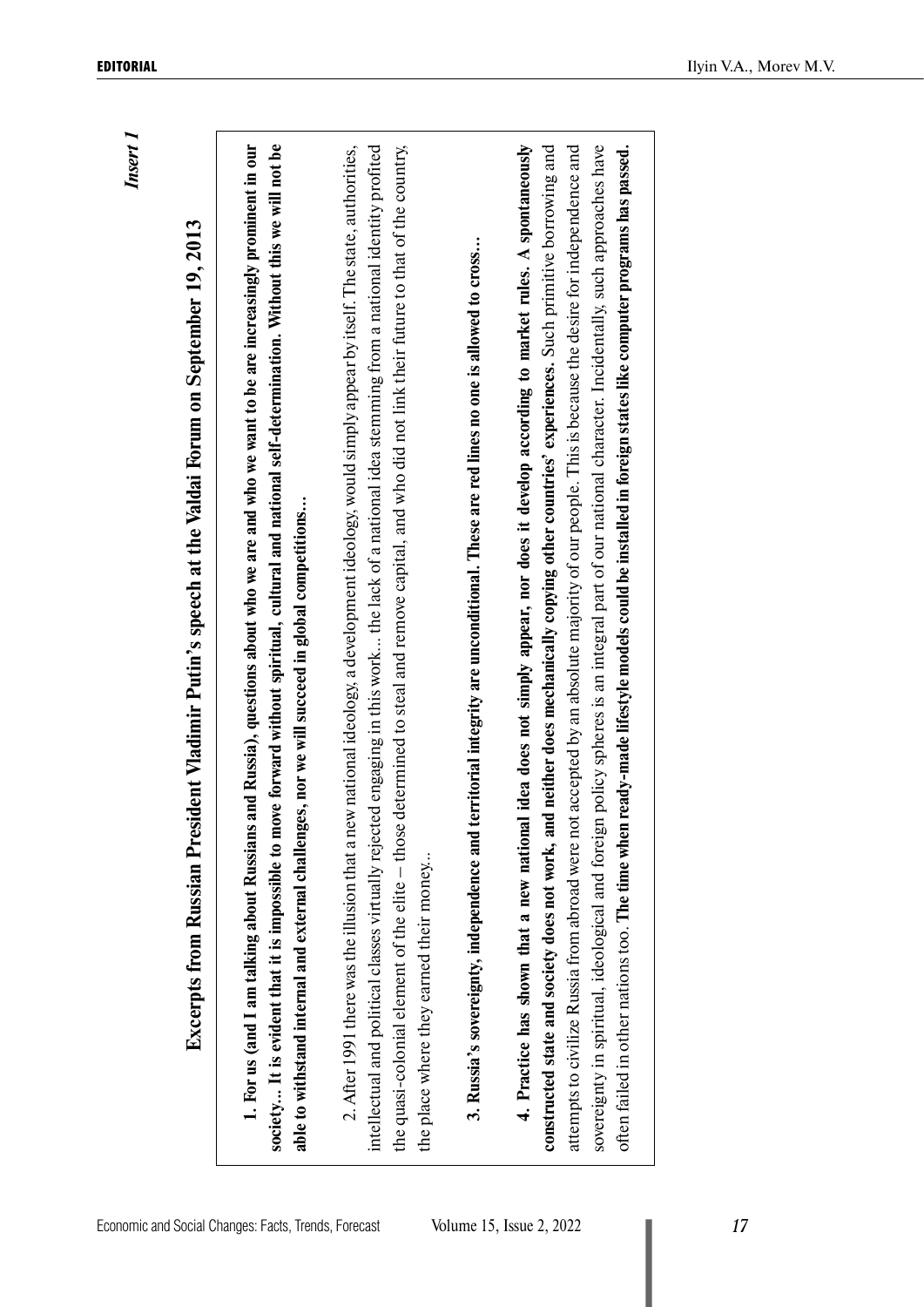Insert 1 (continuing) *Insert 1 (continuing)*

| 5. Atlantic countries are actually rejecting their roots, including the Christian values that constitute the basis of Western civilization. They are<br>denying moral principles and all traditional identities: national, cultural, religious and even sexual. They are implementing policies that equate                                                                                                                                                                                                                                                                                                                                                                                       |  |
|--------------------------------------------------------------------------------------------------------------------------------------------------------------------------------------------------------------------------------------------------------------------------------------------------------------------------------------------------------------------------------------------------------------------------------------------------------------------------------------------------------------------------------------------------------------------------------------------------------------------------------------------------------------------------------------------------|--|
| large families with same-sex partnerships, belief in God with the belief in Satan I am convinced that this opens a direct path to degradation and<br>What else but the loss of the ability to self-reproduce could act as the greatest testimony of the moral crisis facing a human society?<br>and moral crisis.<br>primitivism, resulting in a profound demographic                                                                                                                                                                                                                                                                                                                            |  |
| specificity of particular territories, ensuring diversity in unity. Christianity, Islam, Buddhism, Judaism and other religions are an integral part of<br>It is precisely the state-civilization model that has shaped our state polity. It has always sought to flexibly accommodate the ethnic and religious<br>6. Russia – as philosopher Konstantin Leontyev vividly put it – has always evolved in "blossoming complexity" as a state-civilization,<br>reinforced by the Russian people, Russian language, Russian culture, Russian Orthodox Church and the country's other traditional religions.<br>Russia's identity, its historical heritage and the present-day lives of its citizens. |  |
| 7. In order to maintain the nation's unity, people must develop a civic identity on the basis of shared values, a patriotic consciousness, civic<br>and a sense of responsibility for their homeland's fate, without losing touch with their ethnic or<br>responsibility and solidarity, respect for the law,<br>religious roots.                                                                                                                                                                                                                                                                                                                                                                |  |
| g our roots, and remaining open and receptive to the best ideas and practices of the East and the<br>lations and is returning to itself, to its own history, just as it did at other points in its history. After<br>to as the post-Soviet era. We have lived through and overcome that turbulent, dramatic period.<br>Russia has passed through these trials and tribul<br>consolidating our national identity, strengthenin<br>8. The years after 1991 are often referred<br>West, we must and will move forward.                                                                                                                                                                              |  |
| Source: Official website of the RF President. Available at: http://www.kremlin.ru/events/president/news/19243                                                                                                                                                                                                                                                                                                                                                                                                                                                                                                                                                                                    |  |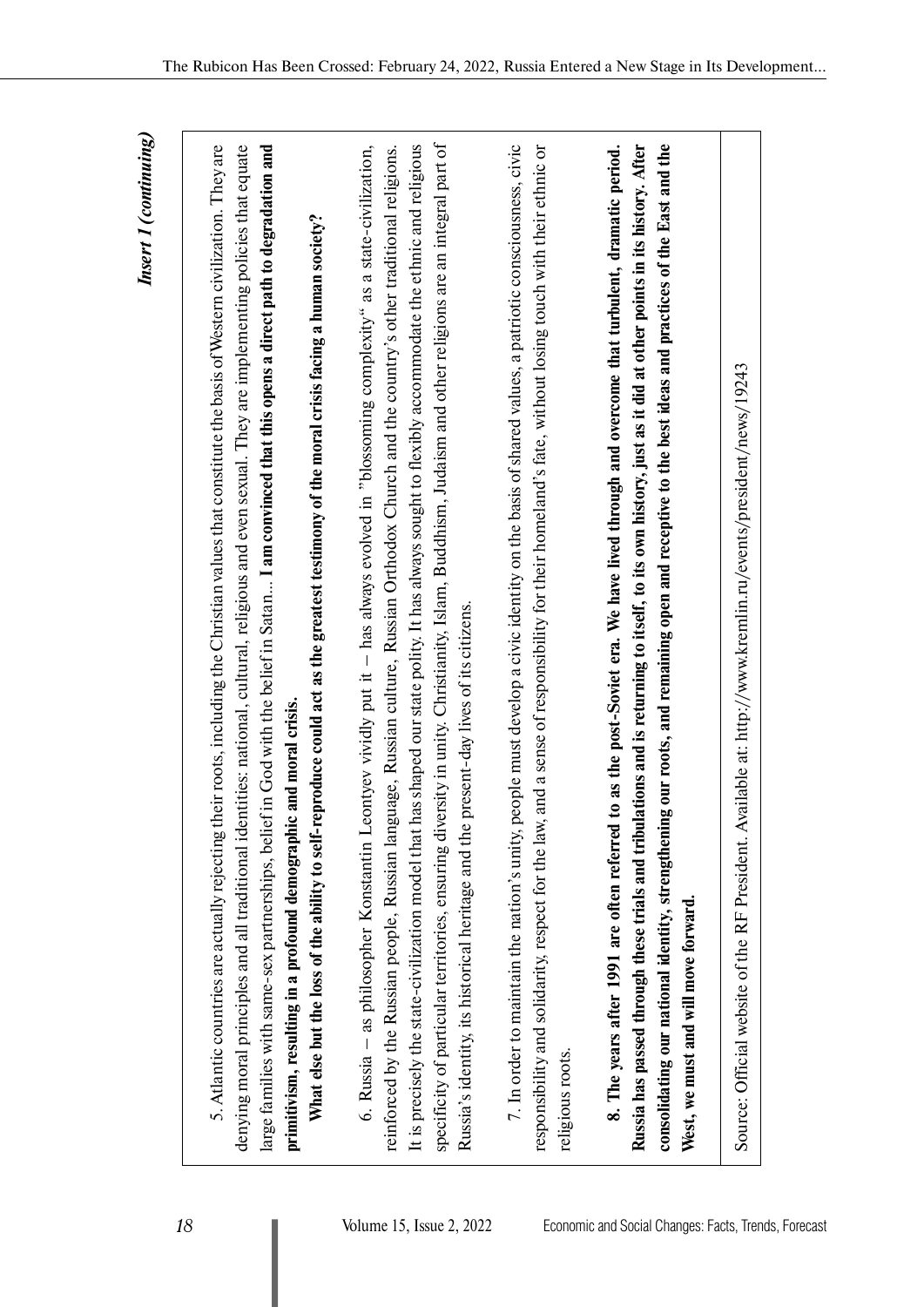One of the key steps taken by the head of state to strengthen the national identity of Russian society was the accession of Crimea and Sevastopol to the Russian Federation, which occurred after the residents of these territories had rejected the results of a coup d'etat taking place in Kiev in February 2014 and held an all-Crimean referendum (March 16, 2014), in which 96.77% of Crimean citizens (1.2 million people) and 95.6% of Sevastopol residents (262 thousand people) had spoken in favor of reunification with Russia<sup>36</sup>.

"The President's foreign policy position, reunification with Crimea, attitude toward the situation in Donbass, categorical rejection of any revolutionary scenarios of a change of power within the country have formed **a new social organism, which today is commonly called "the Crimean Consensus" or "the Putin Consensus".** The unity of this consensus is constantly being strengthened as a result of public reflection and an expanded understanding of the essence of the geopolitical and historical situation"37.

Political scientist D.E. Kulikov notes that the Crimean Spring of 2014 formed a "new social organism in Russia... the Crimean or the Putin Consensus", actually dividing the socio-political life of the country into "before" and "after".

The further viability and development of this consensus largely depended on the ability of the head of state to continue the line of nationoriented development of the country, that is, on the possibility of prolonging the term of his presidential powers that were to end (according to the Constitution of the Russian Federation) in 2024. Therefore, the next important step of the President was to initiate amendments to the Constitution of the Russian Federation, which he announced in his Address to the Federal Assembly on January 15, 2020.

Socially and patriotically oriented amendments to the RF Constitution actually "constitutionalized the welfare state"38 in Russia and also contributed to the strengthening of the state structure, in particular by introducing a new concept of "public power" and "zeroing out" Vladimir Putin's presidential terms. This legally gives him an opportunity to run for the president two more times, that is, potentially to lead the country until 2036.

It is important to note that according to the results of the all-Russian vote on amendments to the RF Constitution (June  $25 -$  July 1, 2020), the President's initiative was supported by the overwhelming majority of voters (78%, or almost 58 million people), which is even more than the support Vladimir Putin gained at the 2018 presidential election (77% or 56 million people).

In order to strengthen the internal, spiritual and moral state of the Russian society, the President adopted many important decisions:

 $\checkmark$  intensifying the work to eliminate the possibility of the "fifth column's" de-stabilizing the political and social situation in the country"39;

<sup>&</sup>lt;sup>36</sup> The history of the reunification of Crimea with Russia. TASS. March 15, 2019. https://tass.ru/info/6222164?utm source=yandex.ru&utm\_medium=organic&utm\_campaign=yandex.ru&utm\_referrer=yandex.ru

<sup>37</sup> Kulikov D.E. Crimean consensus: Political meaning and significance. *RIA-novosti*. March 24, 2015. Available at: https:// ria.ru/20150324/1054181774.html

<sup>38</sup> Skorobogatyi P. Putin is creating a "deep state" in Russia (materials of an interview with A. Zudin, political scientist, lecturer at MGIMO University). Ekspert, 2020, March 23, no. 13, p. 44.

<sup>&</sup>lt;sup>39</sup> In particular, in 2021, all the headquarters of Alexei Navalny<sup>\*</sup> were included in the "List of organizations for which there is information about their involvement in extremist activities or terrorism", and almost a year later the President signed Federal Law 157-FZ dated June 4, 2021 "On amendments to Article 4 of the Federal Law "On basic guarantees of electoral rights and the right to participate in a referendum of citizens of the Russian Federation" and Article 4 of the Federal Law "On elections of deputies of the State Duma of the Federal Assembly of the Russian Federation", according to which their activities (and on the grounds that do not contradict Russian legislation) was actually terminated.

<sup>\*</sup> The activities of A. Navalny's headquarters are recognized as extremist and banned in the territory of the Russian Federation.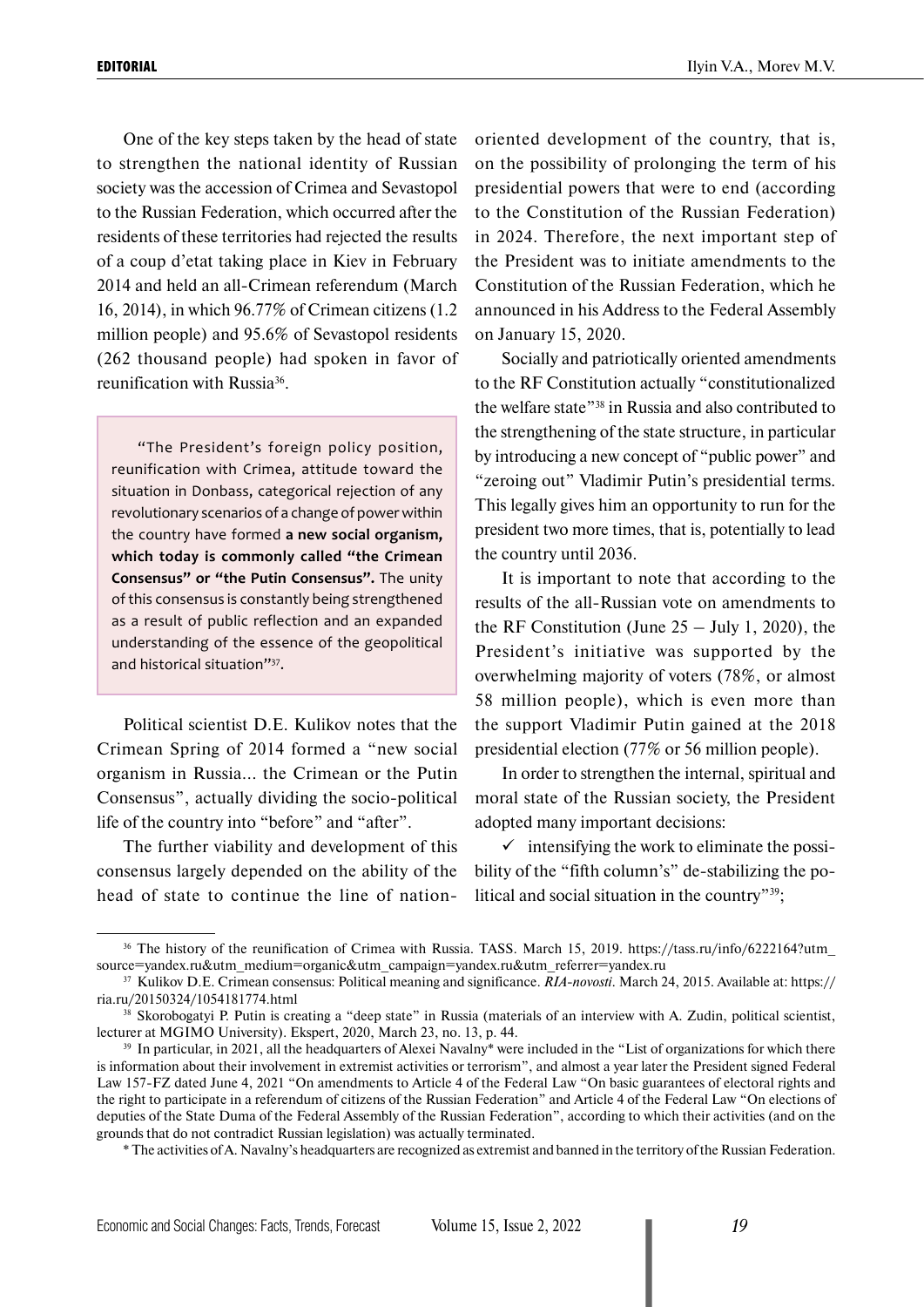$\checkmark$  revising the 2021 National Security Strategy (experts noted that "for the first time, the system of national values or moral and spiritual values was prominently marked in it"<sup>40</sup>);

 $\checkmark$  December 2021, a draft presidential decree "On the approval of the foundations of state policy for the preservation and strengthening of traditional Russian spiritual and moral values" was developed; it is **"an inter-sectoral strategic planning document in the field of national security of the Russian Federation**, defining a system of goals, objectives and tools for the implementation of the strategic national priority "Protection of traditional Russian spiritual and moral values, culture and historical memory" in the part relating to the protection of traditional Russian spiritual and moral values"<sup>41</sup>.

**All these consistent decisions and initiatives coming directly from the President have "slowly but surely" prompted public consciousness to realize that "Russia will never become part of the Western world, because we are the religious and civilizational antipode of the Anglo-Saxon unity"**42**. And this, in our opinion, was an important task implemented by the President to strengthen Russian statehood and achieve full national sovereignty.**

Thus, we see that Vladimir Putin's actions to achieve the national development benchmarks he outlined in 1999 were systematic and consistent. Importantly, throughout this period, the Russian

society supported the President: it is evidenced not only by the results of the presidential and parliamentary elections held during this period (as well as the all-Russian vote on amendments to the Constitution), but also by regular public opinion polls *(Insert 2)*.

Russia's gradual movement toward achieving full national sovereignty, the strengthening of its geopolitical status and role in the international space could in no way suit the Collective West represented by the United States and NATO members<sup>43</sup>. Therefore, they have intensified systematic work to curb the development of our country. In fact, in this way a hybrid war against Russia was unleashed, which some experts named "Cold War 2.0".

The preface to the 2015 U.S. National Military Strategy<sup>44</sup> states that the main threats to the U.S. are "revisionist states that are challenging international norms" and violent extremist organizations. **The countries of concern to the U.S. military leadership, according to the strategy, include Russia, China, Iran and North Korea**45.

The 2018 U.S. National Defense Strategy **names four countries as the main violators of world peace and threats to American security: China, Russia, North Korea and Iran**46.

<sup>40</sup> Opinion of A. Podberezkin, director of the Center for Military and Political Studies at MGIMO University (source: Experts assessed the changes in the national security strategy signed by Putin. RBK. July 3, 2021. Available at: https://www.rbc.ru/politi cs/03/07/2021/60e0a1c79a7947a36edadc3d

<sup>&</sup>lt;sup>41</sup> Fundamentals of state policy for the preservation and strengthening of traditional Russian spiritual and moral values. Digital platform "Strategiya 24". February 9, 2022. Available at: https://strategy24.ru/rf/culture/projects/osnovy-gosudarstvennoypolitiki-po-sokhraneniyu-i-ukrepleniyu-traditsionnykh-rossiyskikh-dukhovnonravstvennykh-tsennostey

<sup>42</sup> Odintsov A.V. 30 years of reforms: How capitalism is destroying Russia. Sulakshin Center. December 25, 2020. Available at: https://rusrand.ru/analytics/30-let-reform-kak-kapitalizm-unichtojaet-rossiyu

<sup>43</sup> Currently, NATO consists of 30 countries: USA, UK, Germany, France, Italy, Spain, Canada, Belgium, Denmark, Iceland, Norway, the Netherlands, Luxembourg, Portugal, Greece, Turkey, Hungary, Poland, Czech Republic, Bulgaria, Latvia, Lithuania, Romania, Slovakia, Slovenia, Estonia, Albania, Croatia, Montenegro, North Macedonia (source: official website of NATO. Available at: https://www.nato.int/cps/ru/natohq/topics\_52044.htm)

<sup>44</sup> The National Military Strategy of the United States of America 2015. URL: http://www.jcs.mil/Portals/36/Documents/ Publications/2015\_National\_Military\_Strategy.pdf

<sup>45</sup> The United States included Russia in the top five threats to national security. RBK. January 19, 2018. Available at: https:// www.rbc.ru/politics/19/01/2018/5a61ccc09a7947061eb2ed36

<sup>46</sup> National Defense Strategy Will Enhance Deterrence. U.S. Department of Defense. January 19, 2018. Available at: https:// www.defense.gov/News/Article/Article/1419045/dod-official-national-defense-strategy-will-rebuild-dominance-enhancedeterrence/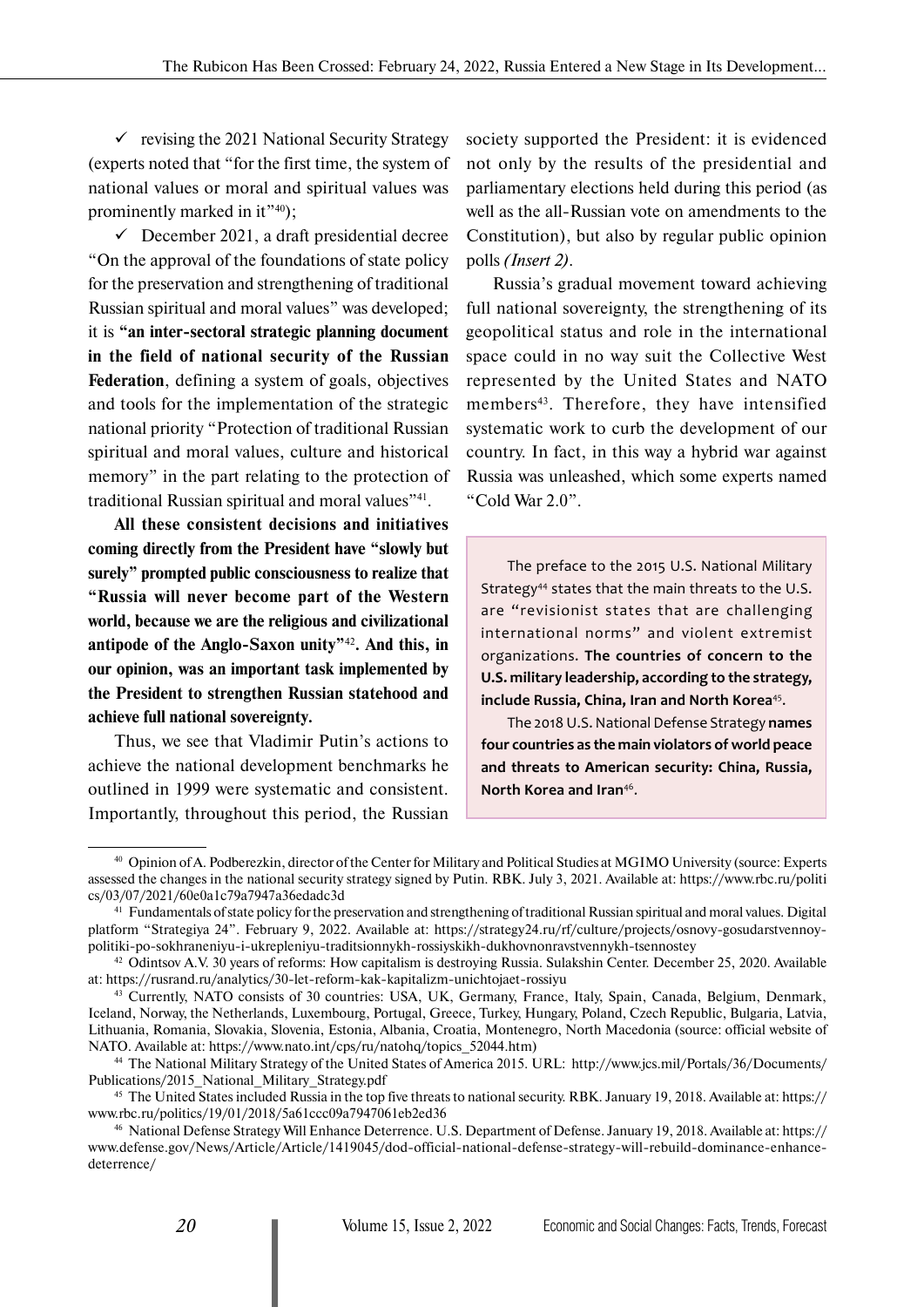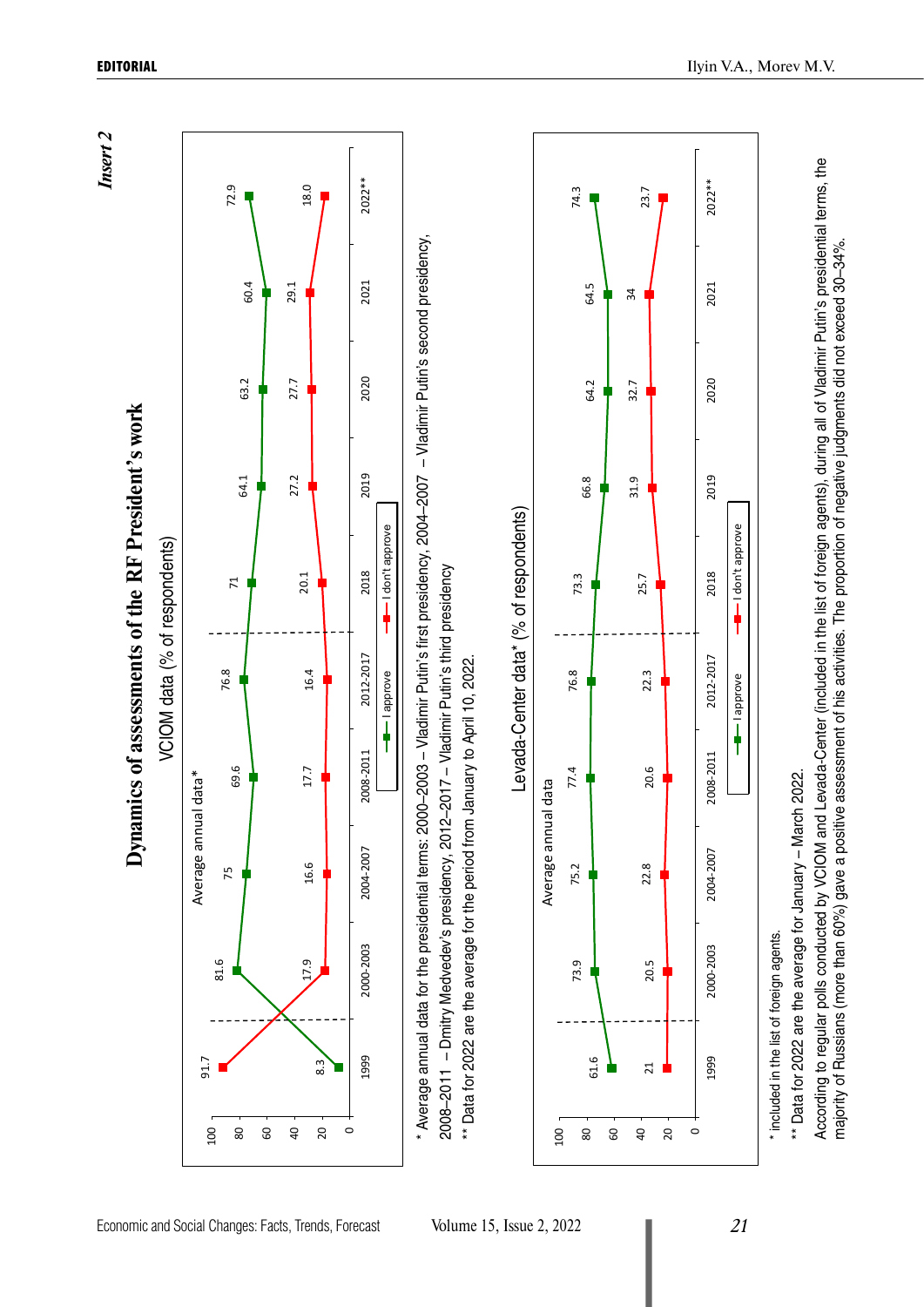The set of measures within the framework of the U.S. foreign policy aimed at curbing Russia's development is openly specified in official U.S. strategic documents (in particular, the 2015 U.S. National Military Strategy and the 2018 U.S. National Defense Strategy) and is quite wide and diverse.

It included tactical (dictated by the current geopolitical situation and the internal political situation in our country) and strategic (designed for a longterm perspective) measures of influence, and not only political, but also economic, informational, military… According to Russian experts, "China will remain an economic rival, **Russia – an enemy**" to the United States<sup>47</sup>. "At the same time ... the **ideological confrontation with our country is very important to Washington. Russia has become the very "other" state that American propaganda endows with the most negative features.** As for China, it represents a serious competitor in the economic sphere, but China is too far away for political opposition and is poorly known to Americans"48.

**In fact, the "Ukraine" project and what we see today in the global political arena is part of the plan of the Collective West to "eliminate Russia as a real and potential subject of strategic action and turn our country into a political object, a tool for the ruling elites of the West"49.** On the territory of Ukraine purposefully, through the education system filled with NATO textbooks that distort the truth and form anti-Russian sentiments<sup>50</sup>, for many years, a whole generation of people has been brought up who not only disown everything Russian, but hate it fiercely and aggressively.

This, of course, is not the whole generation and not even the majority of Ukrainians, but an ideologically, politically and financially "processed" group that turned out to be sufficiently numerous and powerful to carry out a coup in 2014 with the support of the Collective West and subsequently seize power, continuing to eliminate (in every sense of the word) any dissent, including among the peaceful citizens of their own people.

**Thus, an "anti-Russia" state was being created (and has actually been created) on the territory of Ukraine; this state is (as the RF President noted) placed "completely under full external control" of the United States and its allies** *(Inserts 3, 4)***. Sooner or later this project would have been launched,** and it happened after the possibilities of a diplomatic settlement of strained relations between Russia and the United States were actually exhausted, as shown by the results of negotiations to ensure legal security guarantees by the United States and NATO.

In his addresses on February 21 and 24, Russian President Vladimir Putin explained the essence of the current political situation to Russians and the whole world in a logical and convincing way, noting: "If we look at the sequence of events and the incoming reports, **the showdown between Russia and these forces cannot be avoided. It is only a matter of time"51.**

<sup>47</sup> Opinion of national security specialist Professor D. Yonchev (source: U.S.election results: Russia is an enemy, China is a rival, Europe is a competitor. Information Site Inosmi.info. November 7, 2020. Available at: http://www.inosmi.info/itogivyborov-v-ssha-rossiya--vrag-kitay--sopernik-evropa--konkurent-bnr.html)

<sup>48</sup> Polonsky I. Who is the main enemy of the United States: China or Russia? *Voennoe obozrenie*. October 11, 2018. Available at: https://topwar.ru/148186-kto-glavnyj-vrag-ssha-kitaj-ili-rossija.html

<sup>49</sup> Ovchinskii V., Larina E. Cold War 2.0. *Izborskii Klub*. November 11, 2014. Available at: https://izborsk-club.ru/4224

<sup>50</sup> Nikita Mikhalkov's program "Besogon". Episode 203 "Where is it all coming from?". Official website "Besogon TV". Available at: https://besogontv.ru/videos/otkuda-rastut-nogi/

<sup>&</sup>lt;sup>51</sup> Address of the President of the Russian Federation to the citizens of Russia on February 24, 2022. Official website of the RF President. Available at: http://www.kremlin.ru/events/president/news/67843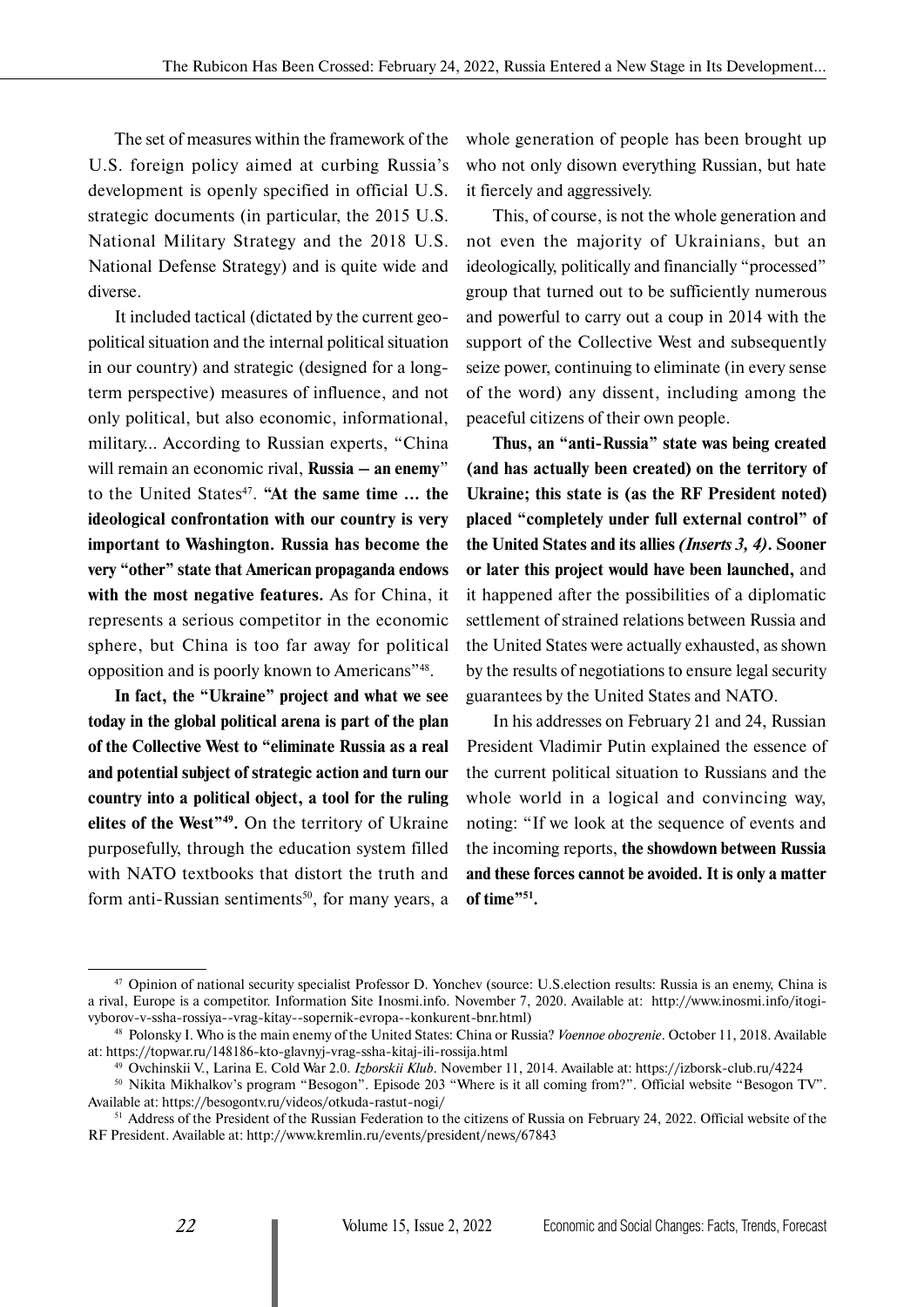| Insert |  |  |
|--------|--|--|
|        |  |  |
|        |  |  |
|        |  |  |
|        |  |  |
|        |  |  |
|        |  |  |

| $\frac{1}{2}$                                                                  |  |
|--------------------------------------------------------------------------------|--|
|                                                                                |  |
|                                                                                |  |
|                                                                                |  |
|                                                                                |  |
| ֖֖֖ׅ֖ׅ֖ׅ֖֧ׅ֖֧֪֪ׅ֖֧֧֧֧֚֚֚֚֚֚֚֚֚֚֚֚֚֚֚֚֚֚֚֚֚֚֚֚֚֚֬֝֝֝֝֝֝֝֓֞֝֓֞֞֝֓֞֞֝֬֞֝֞֞֝֬֝֓֞֝֬ |  |
|                                                                                |  |
|                                                                                |  |
| $\frac{1}{2}$                                                                  |  |
|                                                                                |  |
|                                                                                |  |
|                                                                                |  |
|                                                                                |  |
|                                                                                |  |
|                                                                                |  |
|                                                                                |  |
|                                                                                |  |
|                                                                                |  |
|                                                                                |  |
|                                                                                |  |
|                                                                                |  |
|                                                                                |  |
|                                                                                |  |
|                                                                                |  |
|                                                                                |  |
|                                                                                |  |
|                                                                                |  |
|                                                                                |  |
|                                                                                |  |
|                                                                                |  |
|                                                                                |  |
|                                                                                |  |
|                                                                                |  |
|                                                                                |  |
|                                                                                |  |
|                                                                                |  |
|                                                                                |  |
|                                                                                |  |
|                                                                                |  |
|                                                                                |  |
|                                                                                |  |
|                                                                                |  |
|                                                                                |  |
|                                                                                |  |
|                                                                                |  |
|                                                                                |  |
|                                                                                |  |
| <b>President to the citizens of Russia on Februa.</b><br>$\overline{1}$        |  |
|                                                                                |  |
| י<br>ו                                                                         |  |
|                                                                                |  |
|                                                                                |  |
|                                                                                |  |
|                                                                                |  |
|                                                                                |  |
|                                                                                |  |
| dress of the RH Preside<br><b>THE CONSTRUCTION</b>                             |  |
|                                                                                |  |
|                                                                                |  |
|                                                                                |  |
|                                                                                |  |
|                                                                                |  |
|                                                                                |  |
|                                                                                |  |
|                                                                                |  |
| ֪֚֡֬֝֬֝֬֝֬֝֬֝֬֝                                                                |  |

3. The United States of the RF President to the dilatos of Rosks on February 21, 2022<br>
1.... United to start a registerate country for as it is a instanted part of our own haves, cultural space...<br>
2. the Ultarian authori

Source: Official website of the RF President. Available at: http://www.kremlin.ru/events/president/news/67828 Source: Official website of the RF President. Available at: http://www.kremlin.ru/events/president/news/67828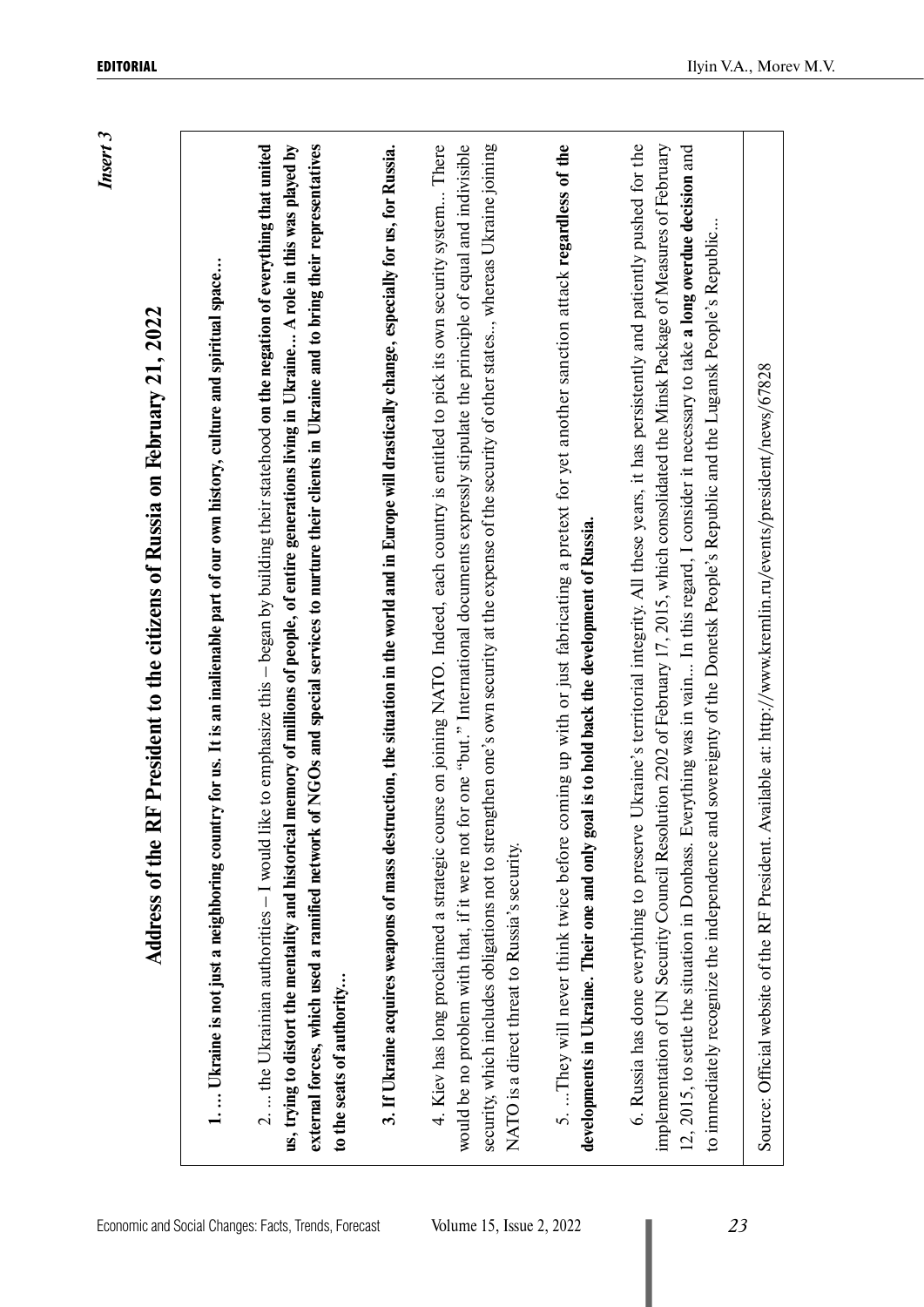*Insert 4*

| 1. Anything that does not suit the dominant state, the powers that be, is denounced as archaic, obsolete and useless. At the same time,<br>everything it regards as useful is presented as the ultimate truth and forced on others regardless of the cost, abusively and by any means available<br>This has to do with the entire system of international relations This array includes promises not to expand NATO eastwards even by an inch                                                                                                                                                                                                                                                                                |  |
|------------------------------------------------------------------------------------------------------------------------------------------------------------------------------------------------------------------------------------------------------------------------------------------------------------------------------------------------------------------------------------------------------------------------------------------------------------------------------------------------------------------------------------------------------------------------------------------------------------------------------------------------------------------------------------------------------------------------------|--|
| that are directly leading to degradation and degeneration, because they are contrary to human nature. This is not going to happen. No one has<br>us their false values that would erode us, our people from within, the attitudes they have been aggressively imposing on their countries, attitudes<br>2.  The attempts to use us in their own interests never ceased until quite recently: they sought to destroy our traditional values and force on<br>ever succeeded in doing this, nor will they succeed now.                                                                                                                                                                                                          |  |
| 6.  In territories adjacent to Russia, which I have to note is our historical land, a hostile "anti-Russia" is taking shape For our country, it<br>is a matter of life and death, a matter of our historical future as a nation It is not only a very real threat to our interests but to the very existence<br>line which we have spoken about on numerous occasions. They have crossed it.<br>of our state and to its sovereignty. It is the red                                                                                                                                                                                                                                                                           |  |
| the incoming reports, the showdown between Russia and these forces cannot be avoided. It is only<br>7. If we look at the sequence of events and<br>a matter of time                                                                                                                                                                                                                                                                                                                                                                                                                                                                                                                                                          |  |
| purpose of this operation is to protect people who, for eight years now, have been facing humiliation<br>To this end, we will seek to demilitarize and denazify Ukraine, as well as bring to trial those who<br>defending Russia and our people, other than the one we are forced to use today I made a decision<br>perpetrated numerous bloody crimes against civilians, including against citizens of the Russian Federation I reiterate: we are acting to defend<br>ourselves from the threats created for us and from a worse peril than what is happening now.<br>8. They did not leave us any other option for<br>to carry out a special military operation. The $\mu$<br>and genocide perpetrated by the Kiev regime. |  |
|                                                                                                                                                                                                                                                                                                                                                                                                                                                                                                                                                                                                                                                                                                                              |  |

**Address of the RF President to the citizens of Russia on February 24, 2022**

Address of the RF President to the citizens of Russia on February 24, 2022

Source: Official website of the RF President. Available at: http://www.kremlin.ru/events/president/news/67828

Source: Official website of the RF President. Available at: http://www.kremlin.ru/events/president/news/67828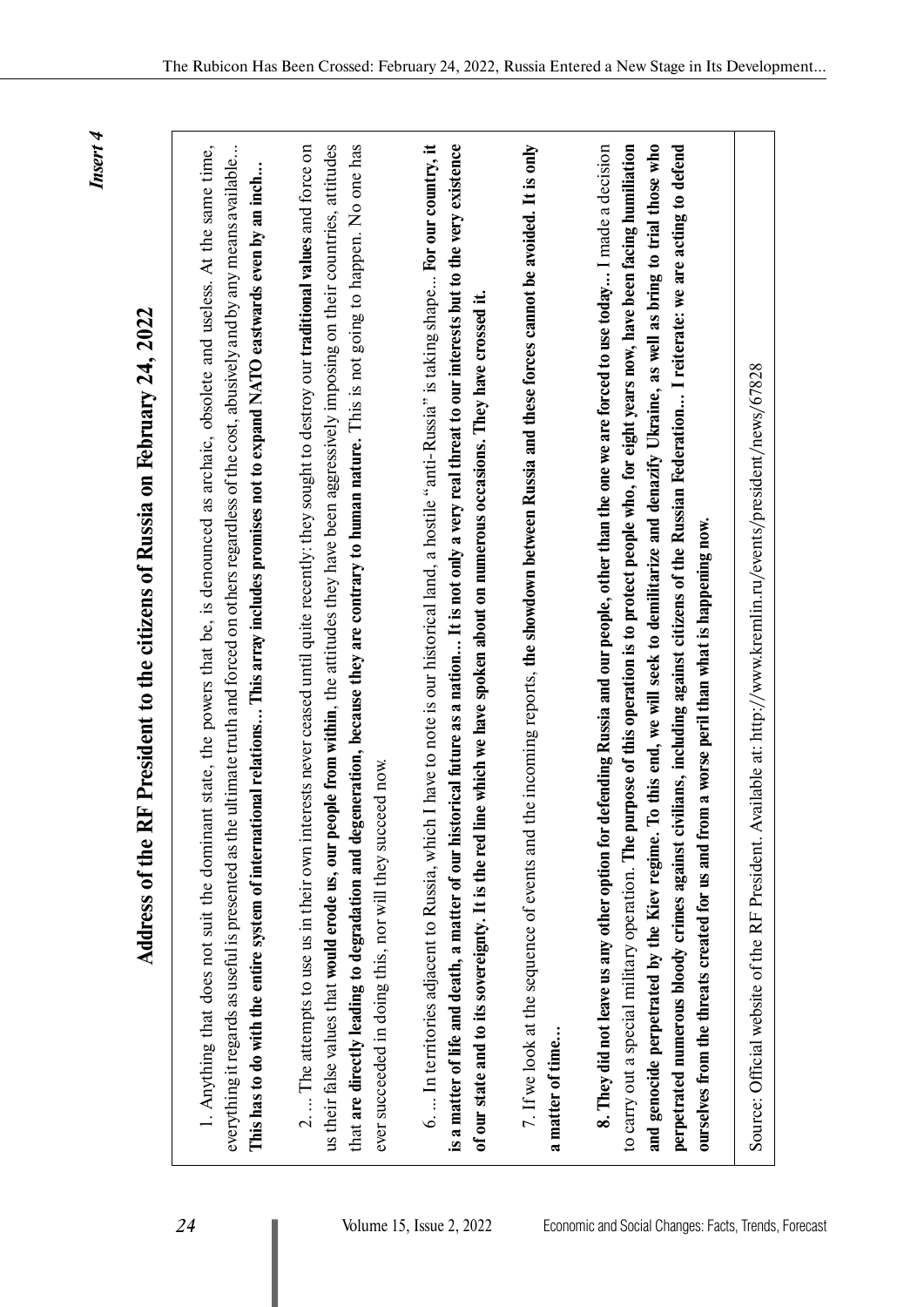**Thus, the open, acute, armed phase of the global confrontation between Russia and the Collective West, which began in February 2022, was caused not only by such historical processes as the growing crisis of capitalism, the transition from a unipolar to a multipolar model of the world order and the centuries-old "mental" confrontation between Russian and English-Saxon civilizations, but also the natural logic of restoring Russia's sovereign status in the international political arena.**

**All these reasons, in fact, are interrelated and complement each other. February 2022, on the territory of Ukraine, they converged at one point, at one time and in one place, launching a large-scale process of global change for the whole world and for each country individually.** 

"February 2022 put an end to this scenario [the scenario of the Great Reset by K. Schwab]: **globalization is over, postmodernism is over, time has resumed its pace, history has begun again.** We can also say this: on February 24, 2022, Russia began fighting for its future, for its place in the 21st century and for its vision of the future of the 21st century. **And this future is very different from how Schwab, Soros and the U.S. Democratic Party see it.** That is why Russia is being watched so closely all over the world, which is by no means limited to the West and its media, which are in the hands of a handful of international oligarchs. **Russia returns the future to the world. This is the main essence of what is happening today"**52.

Inevitably, the international processes that began after February 24, 2022, lead to irreversible changes within our country. This is especially important in the context of deep internal contradictions and "stagnant" problems, which largely arose as a result of the activities of the "fifth" and, especially, the "sixth" columns, which continued to exist throughout the post-Soviet period.

Until now, according to experts, "we have measured our success on a different scale, on the scale of profitability of the business. It was believed that if it is profitable for business, then it is profitable for the country"53. However, now the situation is such that all these aspects will depend on how "independent of foreign influence" they are: "The time has come when we have to start creating everything for ourselves to the maximum"54. Trust between the authorities, society and business is becoming "a necessary condition that can ensure the successful solution of the most complex problems that public administration bodies have to address, first of all, in the field of economics"<sup>55</sup>.

March 16, 2022, Vladimir Putin said that Russia had launched a process of **"natural and necessary self-detoxification of society"**, which "would strengthen our country, our solidarity and cohesion and our readiness to respond to any challenge"<sup>56</sup>. Many representatives of cultural and business elites, who do not see the opportunity to link their personal lives with that of Russia, have left the country<sup>57</sup>. Conditions are

<sup>52</sup> Mozhegov V. Russia's special operation put an end to the end of history. *Vzglyad*. April 15, 2022. Available at: https://vz.ru/ opinions/2022/4/15/1153019.html

<sup>53</sup> Vedeneeva N. Scientists announced scientific mobilization: RAS President spoke about countering the sanctions (an interview with the President of the Russian Academy of Sciences A. Sergeev). *Moskovskii komsomolets.* March 20, 2022. <sup>54</sup> Ibidem.

<sup>&</sup>lt;sup>55</sup> Kavetskii A. Trust is a product of reputation. Is it possible to renew the interaction between the government and society? *Nezavisimaya gazeta.* March 24, 2022. Available at: https://www.ng.ru/ideas/2022-03-23/7\_8398\_reputation.html

<sup>56</sup> Vladimir Putin's speech at the meeting on measures of socio-economic support for regions, March 16, 2022. Official website of the RF President. Available at: http://www.kremlin.ru/events/president/news/67996

<sup>57</sup> Among them: businesspeople and entrepreneurs (M. Fridman, A. Panov, M. Prokhorov), politicians (A. Chubais, A. Dvorkovich), celebrities (I. Urgant, Ch. Khamatova, A. Pugacheva, M. Galkin, R. Litvinova, T. Bekmambetov), media representatives (L. Gildeeva, G. Pyanykh, T. Lazareva, A. Vasilyev), etc.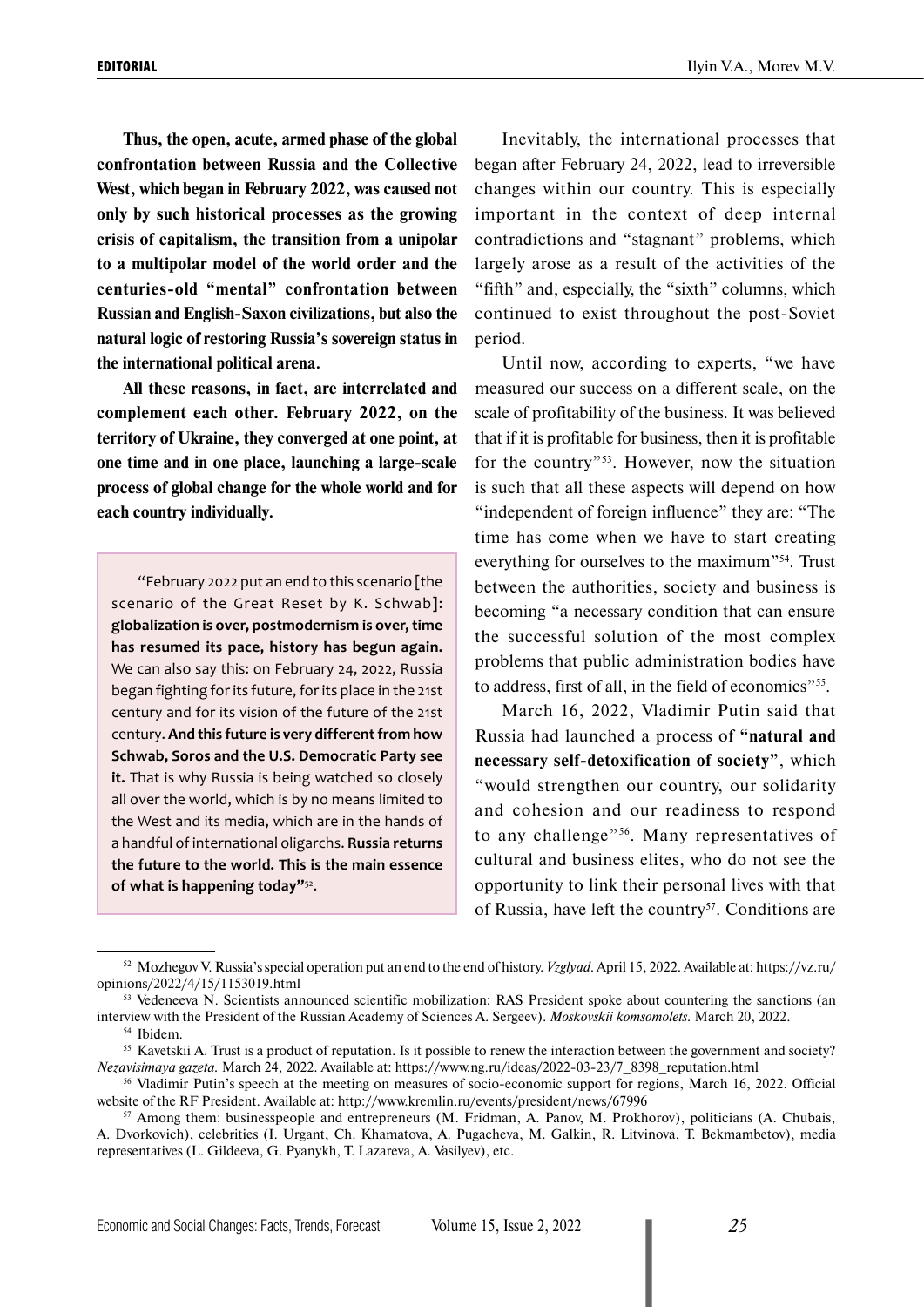being created for the forced and mobilizationrelated reformatting of the basic principles of public administration, including management of the economy, social development, the education system and upbringing of new generations of Russians, culture, etc., that is, for what has often been declared over the past 20 years, but has not been actually implemented.

"There are good opportunities for our counteroffensive in the global hybrid war... The Western world today is on the verge of a catastrophe, which it has come close to because of the suicidal anti-Russian sanctions for Europe and the war unleashed by British and American special services in Ukraine. **We just need to stand our ground...**

**If we take advantage of the positive results of the American aggression for Russia, then instead of Washington's planned drop in economic activity by 10% of GDP this year, we can get 10% of its growth.** But to do this, it is necessary to rebuild the entire system that manages the development of the Russian economy based on the principles of the new world economic order. In particular, monetary policy should become part of strategic planning; the banking system should work on investing in achieving the goals of socio-economic development planned by the state"<sup>58</sup>.

**However, in order to take advantage of these conditions, today, as S.Yu Glazyev notes, "we need to stand our ground". First of all, it is Russia that has to stand its ground,** and, together with Russia, all the states that share the idea of a multipolar world as the inevitable future of world civilization.

We are talking, apparently, about years, and this is a relatively short time for history and for the potential fundamental changes that the current situation may lead to. But this is quite a significant period for a specific country and specific people.

According to experts, the very beginning of the special operation, its economic and social implications "seemed to paralyze society"59; "today many people in Russia are confused<sup>"60</sup>. However, **despite this, the level of support for the head of state and for his decision to launch a special military operation, is growing in Russian society**. Thus, according to VCIOM, for the period from February to April 2022, the level of approval of the RF President's activities has increased by 14 p.p. (from 65 to 79%); according to Levada-Center\* (for the period from February to March 2022) – by 12 p.p. (from 71 to 83%; *Insert 5*). The share of Russians supporting the President's decision to launch a special operation, from February 25 to March 24, according to VCIOM, increased by 11 p.p. (from 65 to 76%); according to the Public Opinion Foundation (from February 27 to March 20) – by 8 p.p. (from 65 to 73%; *Insert 6*).

<sup>58</sup> Glazyev S.Yu. To win and build a new world economic order. *Zavtra.* April 15, 2022. Available at: https://zavtra.ru/blogs/ lyubopitnij\_tekst\_glaz\_eva

<sup>59</sup> A divided society has lost the ability to protest. *Nezavisimaya gazeta*. April 3, 2022. Available at: https://www.ng.ru/ editorial/2022-04-03/2\_8407\_editorial.html

<sup>60</sup> Mozhegov V. Russia's special operation put an end to the end of history. *Vzglyad*. April 15, 2022. Available at: https:// vz.ru/opinions/2022/4/15/1153019.html

<sup>\*</sup> Included in the list of foreign agents.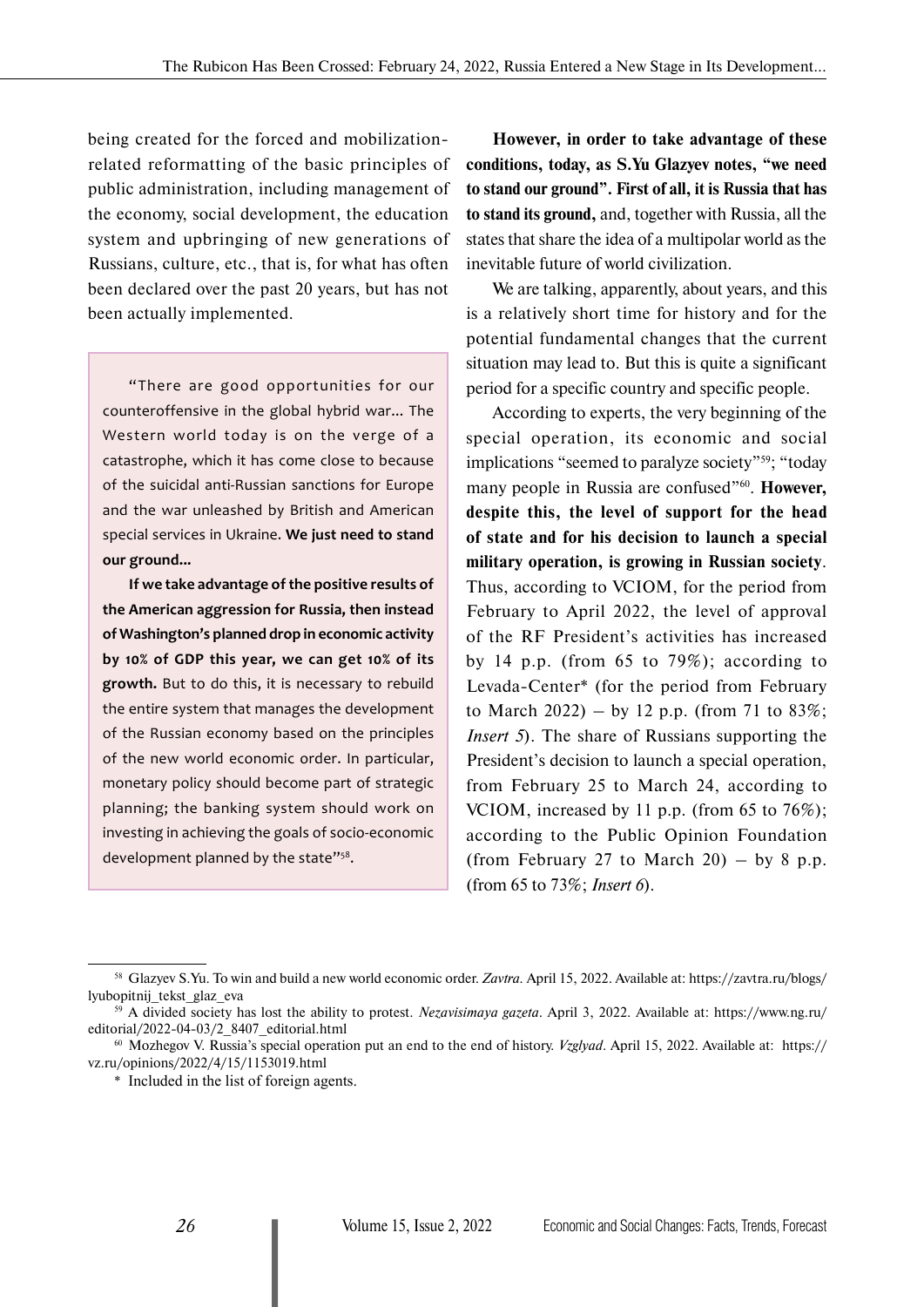|                                      | According to VCIOM, until February 2022 (when the | operation on the territory of Ukraine), the share of positive<br>President announced the beginning of a special military<br>assessments of the activities of the head of state was 60- | 64%. From February to April 2022, the share of positive<br>assessments increased by 14 p.p. (from 65 to 79%). |                                                                                                                                                                                                   |                                           | According to Levada-Center*, from October 2021 to<br>head of state has not changed significantly and amounted to<br>From February to March 2022, the share of Russians<br>January 2022, the level of approval of the activities of the<br>who positively assess the President's activities increased by<br>$12$ p.p. (from 71 to $83\%$ ).<br>67–69%. |
|--------------------------------------|---------------------------------------------------|----------------------------------------------------------------------------------------------------------------------------------------------------------------------------------------|---------------------------------------------------------------------------------------------------------------|---------------------------------------------------------------------------------------------------------------------------------------------------------------------------------------------------|-------------------------------------------|-------------------------------------------------------------------------------------------------------------------------------------------------------------------------------------------------------------------------------------------------------------------------------------------------------------------------------------------------------|
| ivities (VCIOM data)                 | 79.3<br>77.2                                      | 12.9<br>14.4                                                                                                                                                                           | Apr.2022 **<br>March 22                                                                                       | Source: VCIOM. Ratings. Activities of government institutions. Available at: https://wciom.ru/<br>The last three months of 2021 (for comparison) and the first four months of 2022 are presented. | es (Levada-Center data*)                  | The last three months of 2021 (for comparison) and the first three months of 2022 are presented.<br>March 22<br>15<br>83<br>Feb.22<br>27<br>$\overline{z}$                                                                                                                                                                                            |
|                                      | 65.4                                              | 23.9                                                                                                                                                                                   | -I don't approve<br>Feb.22                                                                                    | Data for April 2022 represent the average for two surveys (April 3, April 10)                                                                                                                     |                                           | -I don't approve<br>Jan.22<br>29<br>69                                                                                                                                                                                                                                                                                                                |
| Assessment of the RF President's act | 63.6                                              | 25.8                                                                                                                                                                                   | Jan.22                                                                                                        |                                                                                                                                                                                                   | Assessment of the RF President's activiti | Dec.21<br>65<br>34                                                                                                                                                                                                                                                                                                                                    |
|                                      | 60.6                                              | 28.4                                                                                                                                                                                   | - lapprove<br>Dec.21                                                                                          |                                                                                                                                                                                                   |                                           | approve                                                                                                                                                                                                                                                                                                                                               |
|                                      | 59.8                                              | 29.5                                                                                                                                                                                   | Nov.21                                                                                                        |                                                                                                                                                                                                   |                                           | Nov.21<br>$\mathbb{S}^3$<br>35                                                                                                                                                                                                                                                                                                                        |
|                                      | 60.8                                              | 28.9                                                                                                                                                                                   | Oct.21                                                                                                        | ratings/dejatelnost-gosudarstvennykh-institutov/                                                                                                                                                  |                                           | Oct.21<br>33<br>67                                                                                                                                                                                                                                                                                                                                    |
|                                      | 80<br>100<br>60                                   | $\overline{a}$<br>20                                                                                                                                                                   | $\circ$                                                                                                       |                                                                                                                                                                                                   |                                           | 20<br>$\circ$<br>$80\,$<br>60<br>$_{\rm 00}$<br>$\overline{4}$                                                                                                                                                                                                                                                                                        |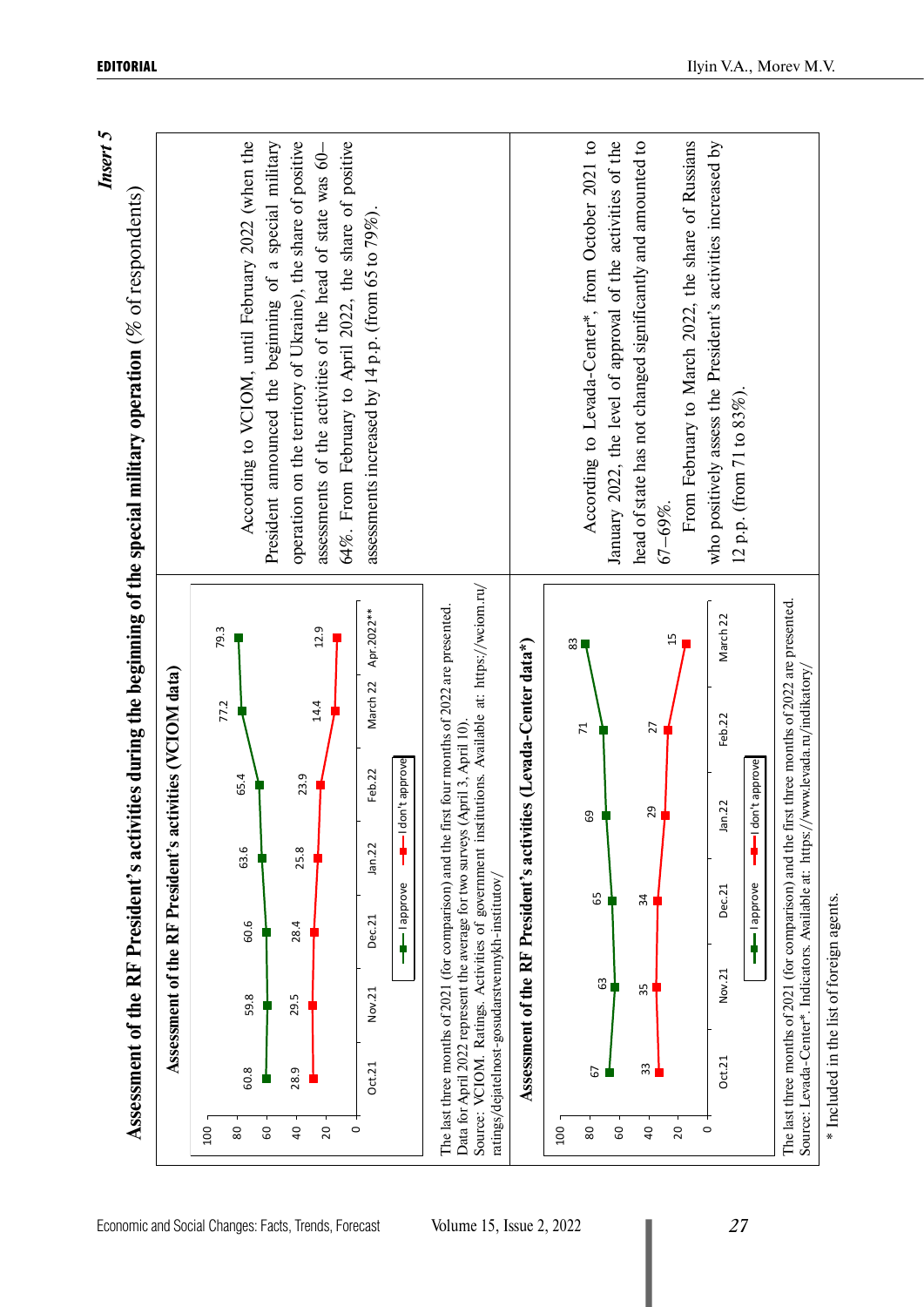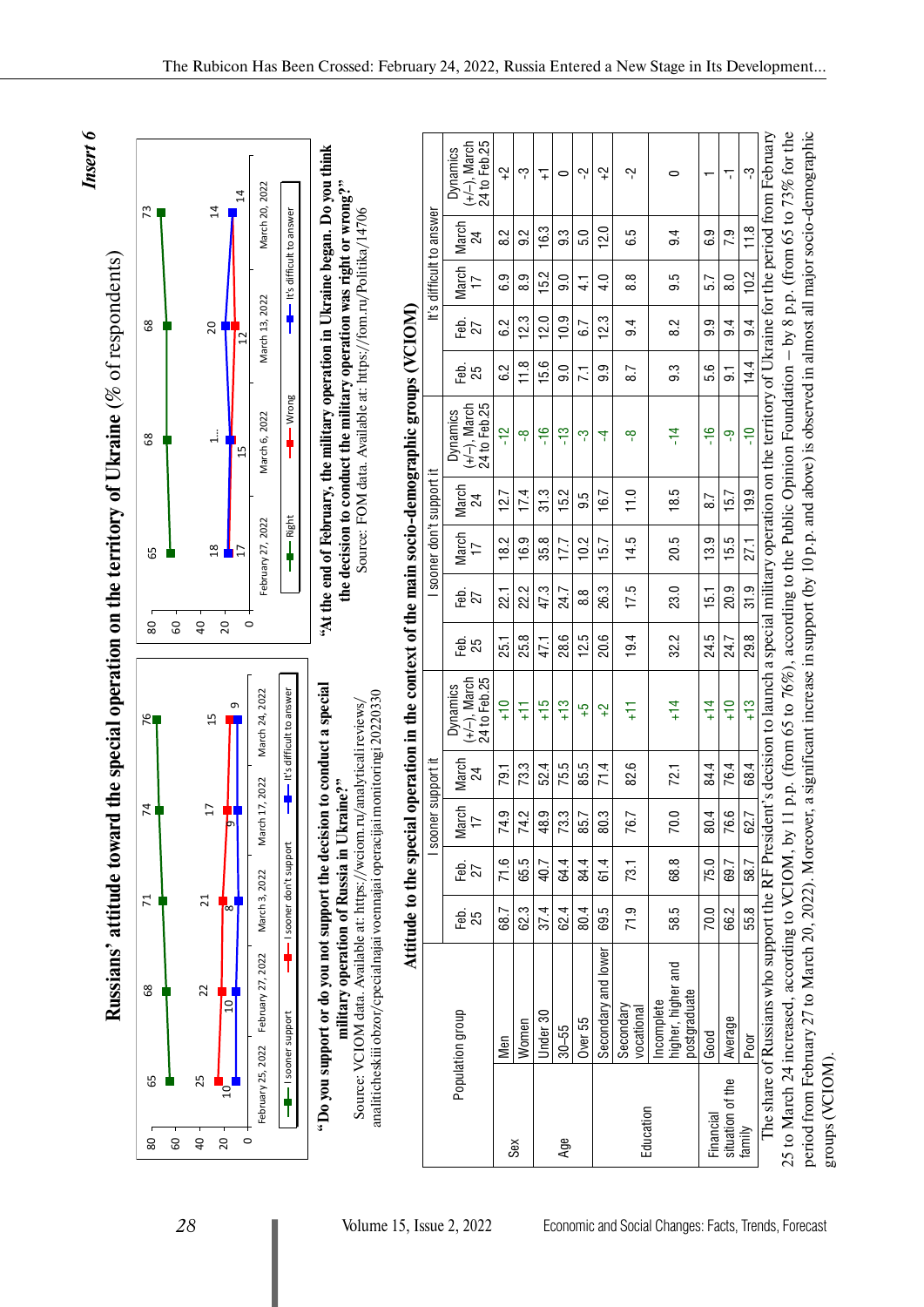**Nevertheless, many experts are concerned about the "split within the elites, where a special operation is just an excuse for internal squabbles in the government apparatus"**61, while in the current conditions, "intra-elite conflicts should go behind the scenes"62 and "every word of a public person in power is a weapon more terrible than the Kalibr cruise missile"63.

We should note that experts' concerns are not without reason. Careless statements of Presidential Aide Vladimir Medinsky, (during the negotiations in Istanbul64) and Presidential Press Secretary Dmitry Peskov (in an interview to the French channel  $LCI<sup>65</sup>$ , which caused a wide public response, the participation of oligarch and businessman Roman Abramovich in the negotiation process, and a number of other facts **indicate that "too much depends on the task of "self-purification" of Russian society"**66.

Thus, the experts' concerns are justified and not without reason. Comprehensive and active mobilization changes (in the system of public administration, in the economy, politics, culture) require **powerful ideological support from the state.**  Effectiveness and strategic foresight are required from management decision makers at all levels of public administration. After all, there is always a risk of "getting carried away" by patriotic populism and repeating the mistakes of the Soviet management system, which never found an effective response to the realization of needs growing from below. There also exists the risk to repeat the mistakes of the very recent past, when, on the whole, the correct and necessary decisions made by the President ultimately remained unrealized.

**However, in any case, today Russia has no other way but to achieve complete victory. Russian Foreign Minister Sergey Lavrov noted: "There is a life-anddeath battle for Russia's right to be on the political** 

S. Lavrov: "It's not about Ukraine at all; it's about aggression against everything Russian – interests, religion, culture, language, security and so on. And now, of course, the reaction of the West to our actions is so completely frenzied, I would say, if you'll pardon the word; it shows that, indeed, this is a life-and-death battle for Russia's right to be on the political map of the world with full respect for its legitimate interests"<sup>67</sup>.

 $61$  "He is not a dove of peace": Political scientists called the attacks on Peskov a "split of the elites" (opinion of K. Kalachev, head of the Political Expert Group. Source: https://rtvi.com/news/on-ne-golubmira-politologi-nazvali-raskolom-elit-napadkina-peskova/).

<sup>62</sup> Ibidem.

 $63$  Ibidem (an opinion of A. Turchak, First Vice-Speaker of the Federation Council, Secretary of the General Council of the United Russia party).

<sup>64</sup> "Tuesday [March 29] Medinsky retold the essence of the negotiations held in Istanbul in such a way that listeners and viewers concluded: Russia is losing ground. Firstly, it reduces activity in the Kiev and Chernihiv directions, and secondly, it seems to be going to discuss, and even at the level of the presidents of the two countries, the issues of Crimea and Donbass" (source: Prikhodko N. Vladimir Medinsky learned a lesson: Crimea remains with Russia. *Nezavisimaya gazet*a. March 30, 2022. Available at: https://www.ng.ru/cis/2022-03-30/1\_8404\_ukraine.html)..

 $65$  "April 6, the presidential press secretary gave an interview to the French news channel LCI. In particular, he spoke about the withdrawal of the Russian Armed Forces from positions in the north of Ukraine, specifically focusing on the role of Vladimir Putin in making this decision: "We decided to take such a step as a gesture of goodwill to create favorable conditions for negotiations. We can make serious decisions during the negotiations, so President Putin has ordered our troops to withdraw from the region." Respectfully calling Zelensky "president of Ukraine", Peskov emphasized: "Through negotiations we want to put an end to the military operation"... Peskov called fugitive actor Urgant a "great patriot"; he said that the attack on the oil depot in Belgorod "does not contribute to negotiations"; Peskov calls upon Ukraine to do something and declares that the withdrawal of troops from Kiev is a gesture of goodwill. Yesterday he said one thing, today he says another. It seems that Peskov always leaves the opportunity to disavow any previously expressed political position; **but what is acceptable in peacetime is now simply disorienting society and**  state institutions. If Peskov spoke on his own behalf, who would care. But he speaks on behalf of the top leadership of Russia ..." (Source: Ivanov A. Is Peskov really press secretary of the Russian President? *Zavtra*. April 8, 2022. Available at: https://zavtra. ru/events/a\_peskov\_tochno\_press-sekretar\_prezidenta\_rossii)

<sup>66</sup> Doctor of Sciences (Politics) S. Obukhov. KPRF website. Available at: https://kprf.ru/roscrisis/209510.html

<sup>67</sup> *Rossiyskaya gazeta*. March 10, 2022. Available at: https://rg.ru/2022/03/10/lavrov-rf-vedet-boj-ne-na-zhizn-a-na-smertza-mesto-na-politicheskoj-karte.html